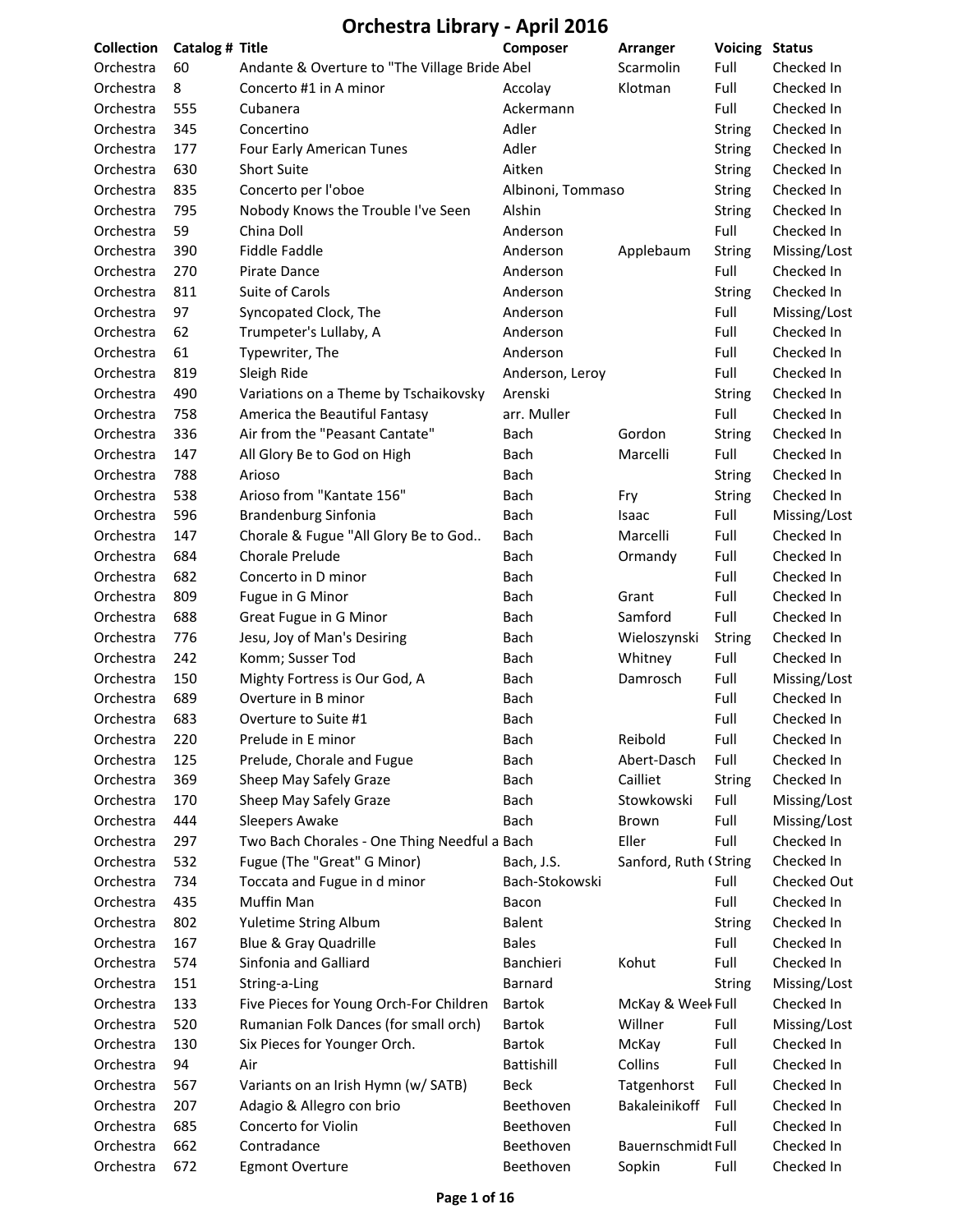| Collection | Catalog # Title |                                                    | Composer        | Arranger     | <b>Voicing</b> | <b>Status</b> |
|------------|-----------------|----------------------------------------------------|-----------------|--------------|----------------|---------------|
| Orchestra  | 804             | Finale from 5th Symphony                           | Beethoven       | Woodhouse    | Full           | Checked In    |
| Orchestra  | 259             | King Stephen Overture                              | Beethoven       | Evans        | Full           | Checked In    |
| Orchestra  | 686             | Overture Leonore No. 3                             | Beethoven       |              | Full           | Checked In    |
| Orchestra  | 15              | Prometheus Overture, Op. 43                        | Beethoven       |              | Full           | Checked In    |
| Orchestra  | 17              | Romance, Op. 50                                    | Beethoven       |              | Full           | Checked In    |
| Orchestra  | 18              | Romanze, Op. 40                                    | Beethoven       |              | Full           | Checked In    |
| Orchestra  | 238             | Sonatina in G Major                                | Beethoven       | Sopkin       | Full           | Checked In    |
| Orchestra  | 201             | Symphony No. 5 - Finale                            | Beethoven       | Woodhouse    | Full           | Missing/Lost  |
| Orchestra  | 276             | Symphony No. 6 - Themes from                       | Beethoven       | Anderson     | Full           | Checked In    |
| Orchestra  | 509             | Sinfonia for Strings                               | Begiarin        |              | <b>String</b>  | Checked In    |
| Orchestra  | 582             | Theme and Excursions                               | Benson          |              | <b>String</b>  | Checked In    |
| Orchestra  | 268             | <b>Boulderollicks</b>                              | Berger          |              | String         | Checked In    |
| Orchestra  | 608             | Diversion                                          | Berger          |              | <b>String</b>  | Checked In    |
| Orchestra  | 627             | Petite Suite                                       | Berger          |              | <b>String</b>  | Checked In    |
| Orchestra  | 229             | Short Overture for Strings                         | Berger          |              | <b>String</b>  | Checked In    |
| Orchestra  | 425             | Square Dance/Hayride                               | Berger          |              | <b>String</b>  | Checked In    |
| Orchestra  | 385             | Dances from A New England Album                    | Bergsma         |              | Full           | Checked In    |
| Orchestra  | 306             | Gold and the Senor Comandante                      | Bergsma         |              | Full           | Checked In    |
| Orchestra  | 256             | Paul Bunyan Suite                                  | Bergsma         |              | Full           | Checked In    |
| Orchestra  | 379             | Corsair Ov.                                        | Berlioz         |              | Full           | Checked In    |
| Orchestra  | 496             | Hungarian March - "Damnation of FaustÓ Berlioz     |                 |              | Full           | Checked In    |
| Orchestra  | 88              | Minuet des Follets/ Dance of the Sprites f Berlioz |                 |              | Full           | Checked In    |
| Orchestra  | 285             | Candide Ov.                                        | Bernstein       |              | Full           | Missing/Lost  |
| Orchestra  | 285             | Overture to "Candide"                              | Bernstein       |              | Full           | Missing/Lost  |
| Orchestra  | 295             | West Side Story Highlights                         | Bernstein       | Muller       | Full           | Checked In    |
| Orchestra  | 810             | West Side Story Selections                         | Bernstein       | Mason        | Full           | Checked In    |
| Orchestra  | 504             | America                                            | <b>Billings</b> | Goldman      | Full           | Checked In    |
| Orchestra  | 457             | Divertimento                                       | <b>Bissill</b>  |              | <b>String</b>  | Checked In    |
| Orchestra  | 27              | Carmen Suite #1                                    | <b>Bizet</b>    |              | Full           | Checked In    |
| Orchestra  | 124             | Carmen Suite #2                                    | <b>Bizet</b>    |              | Full           | Checked In    |
| Orchestra  | 269             | Farandole                                          | <b>Bizet</b>    | Stone        | Full           | Checked In    |
| Orchestra  | 111             | Pearl Fisher Overture, The                         | <b>Bizet</b>    | Reibold      | Full           | Checked Out   |
| Orchestra  | 507             | Anthem (from Symphony "America")                   | <b>Bloch</b>    |              | Full           | Missing/Lost  |
| Orchestra  | 801             | Overture and Ground in d                           | Blow            |              | <b>String</b>  | Checked In    |
| Orchestra  | 541             | Fiddler on the Roof Selections                     | <b>Bock</b>     | Baumel       | <b>String</b>  | Checked In    |
| Orchestra  | 757             | Fiddler on the Roof Selections                     | <b>Bock</b>     | Rapley       | Full           | Checked In    |
| Orchestra  | 183             | <b>Perpetual Motion</b>                            | Bohm            | Isaac        | Full           | Checked In    |
| Orchestra  | 5               | Minuetto                                           | Bolzoni         | Dasch        | Full           | Checked In    |
| Orchestra  | 223             | <b>Short Stories</b>                               | Bornshein       | Clark        | Full           | Checked In    |
| Orchestra  | 221             | On the Steppes of Central Asia                     | Borodin         | Schmid       | Full           | Checked In    |
| Orchestra  | 377             | Polovetsian Dances - Prince Igor + C518            | Borodin         |              | Full           | Checked In    |
| Orchestra  | 48              | Prince Igor                                        | Borodin         | Reibold      | Full           | Checked In    |
| Orchestra  | 568             | We The People - Concert March                      | <b>Bradley</b>  | Lang         | Full           | Checked In    |
| Orchestra  | 495             | Academic Festival Overture                         | <b>Brahms</b>   |              | Full           | Checked In    |
| Orchestra  | 796             | <b>Beginning Brahms</b>                            | <b>Brahms</b>   | Wieloszynski | <b>String</b>  | Checked In    |
| Orchestra  | 387             | Hungarian Dance No. 1                              | <b>Brahms</b>   | Matesky      | Full           | Checked In    |
| Orchestra  | 537             | Hungarian Dance No. 6                              | <b>Brahms</b>   | Isaac        | <b>String</b>  | Missing/Lost  |
| Orchestra  | 747             | Hungarian Dance No. 6                              | <b>Brahms</b>   | Isaac        | Full           | Checked In    |
| Orchestra  | 673             | Hungarian Dance No.6                               | <b>Brahms</b>   | Issac        | <b>String</b>  | Missing/Lost  |
| Orchestra  | 736             | Hungarian Dances No.5&6                            | <b>Brahms</b>   | Parlow       | Full           | Missing/Lost  |
| Orchestra  | 328             | Symphony No. 1 - Fourth Movement                   | <b>Brahms</b>   | Leidig       | Full           | Checked In    |
| Orchestra  | 687             | Symphony No. 2                                     | <b>Brahms</b>   |              | Full           | Checked In    |
| Orchestra  | 278             | Theme and Finale (Variations on a theme Brahms     |                 | Jurez        | Full           | Checked In    |
| Orchestra  | 171             | Three Songs by Brahms                              | <b>Brahms</b>   | Woodhouse    | Full           | Checked Out   |
| Orchestra  | 690             | Variations on a Theme by Haydn                     | <b>Brahms</b>   |              | Full           | Checked In    |
|            |                 |                                                    |                 |              |                |               |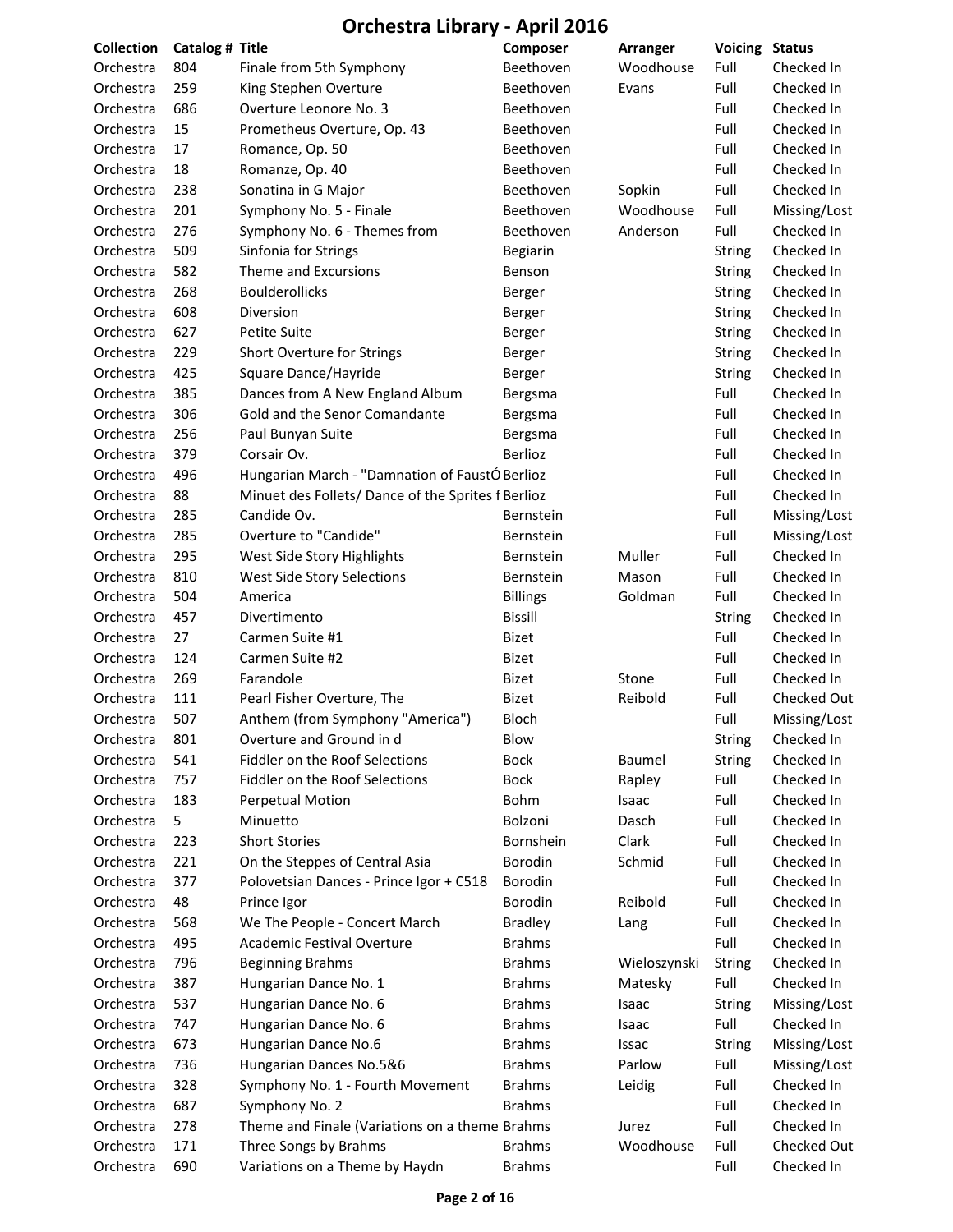| <b>Collection</b> | Catalog # Title |                                       | Composer                  | Arranger | <b>Voicing Status</b> |              |
|-------------------|-----------------|---------------------------------------|---------------------------|----------|-----------------------|--------------|
| Orchestra         | 754             | Concerto for orch.                    | <b>Breval</b>             | Dalley   | Full                  | Checked In   |
| Orchestra         | 691             | <b>Five Courtly Dances</b>            | <b>Britten</b>            | Stone    | Full                  | Checked In   |
| Orchestra         | 65              | <b>Hot Staccato</b>                   | <b>Britten</b>            |          | Full                  | Checked In   |
| Orchestra         | 273             | Simple Symphony                       | <b>Britten</b>            |          | <b>String</b>         | Checked In   |
| Orchestra         | 291             | American Bolero                       | Brown                     |          | Full                  | Checked In   |
| Orchestra         | 670             | Sunflower Album, The                  | Brown                     |          | <b>String</b>         | Checked In   |
| Orchestra         | 696             | Violin Concerto in G Minor Op. 26     | <b>Bruch</b>              |          | Full                  | Checked In   |
| Orchestra         | 615             | Chaconne in E minor                   | Buxtehude                 | Johnson  | Full                  | Checked In   |
| Orchestra         | 815             | Chaconne in E Minor (no score)        | Buxtehude                 | Hause    | <b>String</b>         | Checked In   |
| Orchestra         | 695             | Ciacona                               | Buxtehude                 | Akon     | Full                  | Checked In   |
| Orchestra         | 152             | Pop Goes the Weasel, Variations       | Cailliet                  |          | Full                  | Checked In   |
| Orchestra         | 407             | Cycles                                | Caldwell                  | Muller   | Full                  | Missing/Lost |
| Orchestra         | 91              | Passepied                             | Campra                    | Rowley   | Full                  | Checked In   |
| Orchestra         | 780             | More Christmas Carols for Strings     | Caponegro                 |          | String                | Checked In   |
| Orchestra         | 784             | Rough Stuff                           | Caponegro                 |          | <b>String</b>         | Checked In   |
| Orchestra         | 841             | The Gathering Grounds                 | Carillo Cotto, Dr. Carlos |          | Full                  | Checked In   |
| Orchestra         | 382             | Old English Dance Tunes               | Carse                     |          | <b>String</b>         | Checked In   |
| Orchestra         | 558             | <b>Child Remembering Suite</b>        | Caruso                    |          | Full                  | Checked In   |
| Orchestra         | 318             | Espana                                | Chabrier                  |          | Full                  | Checked In   |
| Orchestra         | 414             | Espana                                | Chabrier                  |          | Full                  | Checked In   |
| Orchestra         | 743             | Poem for Flute and Orchestra          | <b>Charles Griffes</b>    |          | Full                  | Checked In   |
| Orchestra         | 774             | Do-Re-Me                              | Chase                     |          | String                | Checked In   |
| Orchestra         | 772             | It's a Small World                    | Chase                     |          | <b>String</b>         | Checked In   |
| Orchestra         | 773             | Jingle-Bell Rock                      | Chase                     |          | <b>String</b>         | Checked In   |
| Orchestra         | 771             | Ragtime Fiddles                       | Chase                     |          | <b>String</b>         | Missing/Lost |
| Orchestra         | 763             | Les Sylphides                         | Chopin                    | Isaac    | Full                  | Checked In   |
| Orchestra         | 740             | Snow Chase                            | Christensen               |          | Full                  | Checked In   |
| Orchestra         | 491             | Variations on an Original Theme       | Christensen               |          | Full                  | Checked In   |
| Orchestra         | 189             | Snow White Fantasy                    | Churchill                 | Herfurth | Full                  | Checked In   |
| Orchestra         | 554             | <b>Handel Suite</b>                   | Clark                     |          | Full                  | Checked In   |
| Orchestra         | 564             | <b>Three Pieces</b>                   | Clark                     | Winters  | Full                  | Checked In   |
| Orchestra         | 231             | Sonatina                              | Clementi                  | Sonkin   | Full                  | Checked In   |
|                   | 553             | Symphony in D - First Movement        | Clementi                  | Casalla  | Full                  | Checked In   |
| Orchestra         |                 |                                       |                           |          |                       |              |
| Orchestra         | 73              | Knightsbridge March                   | Coates                    | Demarest | Full                  | Checked In   |
| Orchestra         | 473             | Lyric Statement                       | Coker                     |          | Full                  | Checked In   |
| Orchestra         | 72              | Clock, The                            | Conkling                  |          | Full                  | Checked In   |
| Orchestra         | 694             | Buckaroo Holiday from Rodeo           | Copland                   |          | Full                  | Checked In   |
| Orchestra         | 503             | <b>Celebration Dance</b>              | Copland                   |          | Full                  | Missing/Lost |
| Orchestra         | 693             | Corral Nocturne from Rodeo            | Copland                   |          | Full                  | Checked In   |
| Orchestra         | 329             | Down a Country Lane                   | Copland                   |          | Full                  | Checked In   |
| Orchestra         | 681             | Fantasia Mexicana                     | Copland                   | Bowden   | Full                  | Checked In   |
| Orchestra         | 680             | Hoe-Down from Rodeo                   | Copland                   |          | Full                  | Checked In   |
| Orchestra         | 185             | John Henry                            | Copland                   |          | Full                  | Checked In   |
| Orchestra         | 172             | Letter from Home                      | Copland                   |          | Full                  | Checked In   |
| Orchestra         | 522             | Nonet for Strings                     | Copland                   |          | <b>String</b>         | Checked In   |
| Orchestra         | 466             | Outdoor Overture, An                  | Copland                   |          | Full                  | Checked In   |
| Orchestra         | 679             | Prairie Night and Celebration Dance   | Copland                   |          | Full                  | Missing/Lost |
| Orchestra         | 692             | Saturday Night Waltz from Rodeo       | Copland                   |          | Full                  | Checked In   |
| Orchestra         | 326             | Variations on a Shaker Melody         | Copland                   |          | Full                  | Checked In   |
| Orchestra         | 601             | Adagio & Allegro                      | Corelli                   | Lehmeier | Full                  | Checked In   |
| Orchestra         | 28              | Adagio & Allegro                      | Corelli                   | Musler   | Full                  | Missing/Lost |
| Orchestra         | 610             | Christmas Concerto                    | Corelli                   | Schering | String                | Checked In   |
| Orchestra         | 367             | Concerto Grosso in D Major, Op. 6, #4 | Corelli                   |          | <b>String</b>         | Checked In   |
| Orchestra         | 447             | Concerto Grosso, Op. 6, No. 6         | Corelli                   |          | <b>String</b>         | Checked In   |
| Orchestra         | 350             | Concerto Grosso, Op. 6. No. 10        | Corelli                   |          | Full                  | Missing/Lost |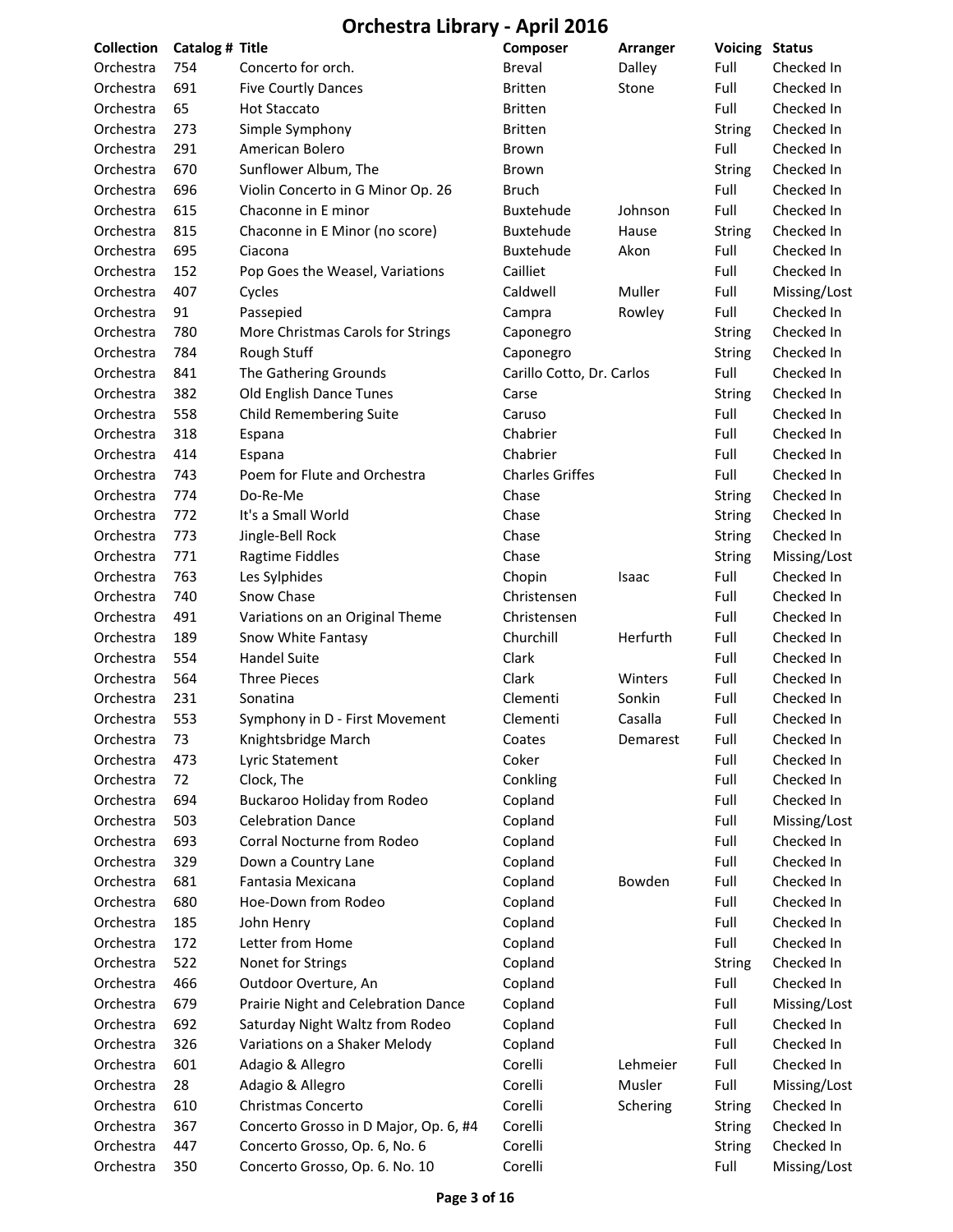| <b>Collection</b>      | Catalog # Title |                                        | Composer            | <b>Arranger</b> | <b>Voicing Status</b> |              |
|------------------------|-----------------|----------------------------------------|---------------------|-----------------|-----------------------|--------------|
| Orchestra              | 610             | Concerto Grosso. Op. 6, No. 8          | Corelli             | Schering        | Full                  | Checked In   |
| Orchestra              | 481             | Concerto, Op. 6, No. 8                 | Corelli             |                 | <b>String</b>         | Checked In   |
| Orchestra              | 81              | Folia, La                              | Corelli             | Sopkin          | Full                  | Checked In   |
| Orchestra              | 748             | Fugue and Vivace                       | Corelli             | Muller          | Full                  | Checked In   |
| Orchestra              | 292             | Sarabande and Allegro                  | Corelli             | Muller          | Full                  | Checked In   |
| Orchestra              | 445             | Suite for String Orchestra             | Corelli             |                 | <b>String</b>         | Checked In   |
| Orchestra              | 237             | Overture and Allegro                   | Couperin            | Milhaud         | Full                  | Checked In   |
| Orchestra              | 455             | Gregorian Chant                        | Creston             |                 | <b>String</b>         | Missing/Lost |
| Orchestra              | 434             | Night in Mexico                        | Creston             |                 | Full                  | Checked Out  |
| Orchestra              | 827             | Variations upon the Sailor's Hornpipe  | Croft, Virginia     |                 | String                | Checked In   |
| Orchestra              | 515             | <b>Chanson Triste</b>                  | Csajkovszkij        | Weiner          | <b>String</b>         | Checked In   |
| Orchestra              | 514             | Humoreszk                              | Csajkovszkij        | Weiner          | String                | Missing/Lost |
| Orchestra              | 570             | Capricious Ballerina                   | Curzon              |                 | Full                  | Checked In   |
| Orchestra              | 417             | Concert All'Unisono                    | Dall Abaco          |                 | <b>String</b>         | Checked In   |
| Orchestra              | 76              | American Folk Scene                    | Dalley              |                 | Full                  | Checked In   |
| Orchestra              | 86              | <b>Herald Quartet</b>                  | Dancla              | Klotman         | <b>String</b>         | Checked In   |
| Orchestra              | 730             | Fanfare and Arrayment                  | Daniels             |                 | Full                  | Missing/Lost |
| Orchestra              | 674             | Festique                               | Daniels             |                 | Full                  | Checked In   |
| Orchestra              | 162             | To Music (with chorus)                 | Davenport & Walters |                 | Full                  | Checked In   |
| Orchestra              | 386             | <b>Ballet from "Petite Suite"</b>      | Debussy             | Isaac           | Full                  | Checked In   |
| Orchestra              | 274             | Clair de Lune                          | Debussy             | Gordon          | Full                  | Checked In   |
| Orchestra              | 280             | Clair de Lune (for young orchestra)    | Debussy             | Gordon          | Full                  | Checked Out  |
| Orchestra              | 398             | En Bateau                              | Debussy             | Isaacs          | Full                  | Checked In   |
| Orchestra              | 476             | <b>Nocturnes</b>                       | Debussy             |                 | Full                  | Checked In   |
| Orchestra              | 90              | Reverie                                | Debussy             | Isaac           | Full                  | Checked In   |
| Orchestra              | 415             | <b>Ten Etudes</b>                      | Decsenyi            |                 | Full                  | Checked In   |
| Orchestra              | 408             | Le Roi S'Amuse                         | <b>Delibes</b>      | Benoy           | Full                  | Checked In   |
| Orchestra              | 443             | Choreography                           | Dello-Joio          |                 | <b>String</b>         | Checked In   |
| Orchestra              | 587             | Choreography - Three Dances            | Dello-Joio          |                 | String                | Checked In   |
| Orchestra              | 484             | Dancing Sergeant                       | Dello-Joio          |                 | Full                  | Checked In   |
|                        | 389             | Echo Fantasy                           |                     | Klotman         |                       | Checked In   |
| Orchestra<br>Orchestra | 93              |                                        | di Lasso            |                 | <b>String</b>         | Checked In   |
| Orchestra              | 327             | Elegy in Memory of Ravel               | Diamond<br>Diemer   |                 | <b>String</b><br>Full | Checked In   |
|                        |                 | Symphony Antique                       |                     |                 |                       |              |
| Orchestra              | 23              | Youth Overture                         | Diemer              |                 | Full                  | Checked In   |
| Orchestra              | 169             | Symphony in F Major                    | Dittersdorf         | Schmid          | Full                  | Checked In   |
| Orchestra              | 134             | <b>Tournament of Temperments</b>       | Dittersdorf         | Kahn            | Full                  | Checked In   |
| Orchestra              | 166             | Perfida                                | Dominguez           | Isaac           | Full                  | Checked In   |
| Orchestra              | 697             | Sorerors Apprentice, Scherzo           | Dukas               |                 | Full                  | Checked In   |
| Orchestra              | 572             | Count Three and Jump                   | Duncan              |                 | Full                  | Checked In   |
| Orchestra              | 622             | Little Debbie                          | Duncan              |                 | Full                  | Checked In   |
| Orchestra              | 621             | Torrida, La                            | Duncan              |                 | Full                  | Checked In   |
| Orchestra              | 95              | Five Later Pieces for String Orchestra | <b>Dussek</b>       | Bornshcein      | String                | Checked In   |
| Orchestra              | 698             | Carneval Ov.                           | Dvorak              |                 | Full                  | Checked In   |
| Orchestra              | 317             | Carnival Ov.                           | Dvorak              |                 | Full                  | Checked In   |
| Orchestra              | 600             | Slavonic Dance No. 3                   | Dvorak              | Isaac           | Full                  | Missing/Lost |
| Orchestra              | 12              | Slavonic Dance No. 3                   | Dvorak              | Szell           | Full                  | Checked In   |
| Orchestra              | 378             | Slavonic Dance No. 5-8                 | Dvorak              |                 | Full                  | Checked In   |
| Orchestra              | 368             | Slavonic Dance No. 8                   | Dvorak              | Szell           | Full                  | Checked In   |
| Orchestra              | 40              | Slavonic Dance No. 8, Op. 46           | Dvorak              | Stone           | Full                  | Checked In   |
| Orchestra              | 751             | Symphony in e, No. 5                   | Dvorak              |                 | Full                  | Checked In   |
| Orchestra              | 498             | Symphony No. 4 in G Major              | Dvorak              |                 | Full                  | Checked In   |
| Orchestra              | 380             | Symphony No. 5                         | Dvorak              |                 | Full                  | Checked In   |
| Orchestra              | 201             | Symphony No. 5 - Finale                | Dvorak              | Roberts         | Full                  | Missing/Lost |
| Orchestra              | 209             | Symphony No. 5 - Finale                | Dvorak              | Roberts         | Full                  | Checked In   |
| Orchestra              | 275             | Symphony No. 5 - Fourth Movement       | Dvorak              | Leidig          | Full                  | Checked In   |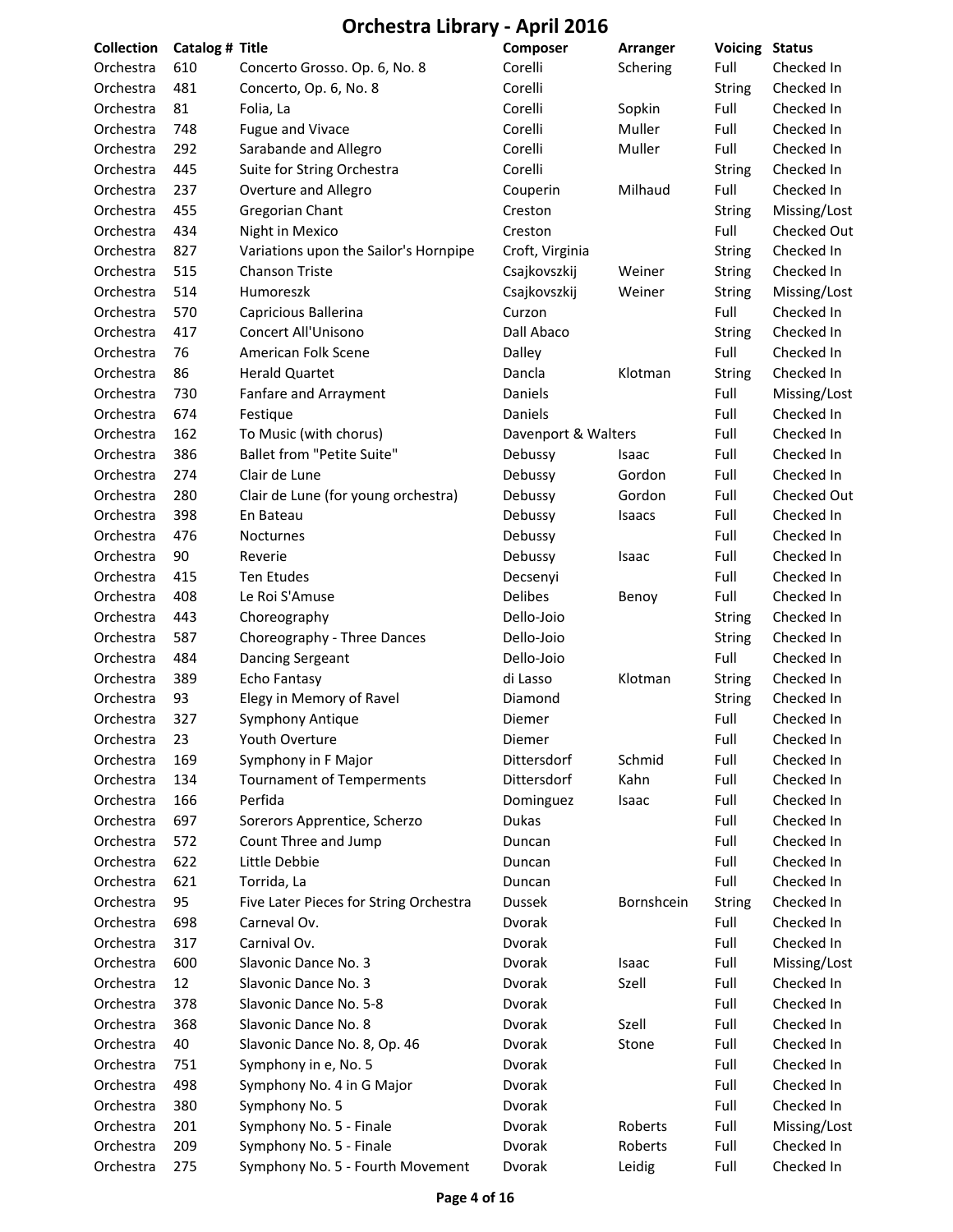| <b>Collection</b>      | Catalog # Title |                                             | Composer                            | Arranger             | <b>Voicing Status</b> |                          |
|------------------------|-----------------|---------------------------------------------|-------------------------------------|----------------------|-----------------------|--------------------------|
| Orchestra              | 416             | Eight Masterworksn Baroque/Classical        | ed. Bowen                           |                      | <b>String</b>         | Checked In               |
| Orchestra              | 799             | <b>Masterworks</b>                          | ed.Church                           | Glass                | String                | Checked In               |
| Orchestra              | 196             | Pomp and Circumstance, Theme                | Elgar                               | Woodhouse            | Full                  | Checked In               |
| Orchestra              | 800             | God Rest Ye Merry Gentlemen                 | Elledge                             |                      | <b>String</b>         | Checked In               |
| Orchestra              | 789             | <b>Phantom Dance</b>                        | Elledge                             |                      | <b>String</b>         | Checked In               |
| Orchestra              | 816             | Petite Overture                             | Elliot A. Del Borgo                 |                      | <b>String</b>         | Checked In               |
| Orchestra              | 80              | Prelude, Passacaglia and Fugue              | Elliott                             |                      | Full                  | Checked In               |
| Orchestra              | 293             | Rumanian Rhapsody                           | Enesco                              | Herfurth             | Full                  | Missing/Lost             |
| Orchestra              | 590             | Rumanian Rhapsody No. 1                     | Enesco                              |                      | Full                  | Checked In               |
| Orchestra              | 82              | Little Suite for Orchestra                  | Erickson                            |                      | Full                  | Checked In               |
| Orchestra              | 510             | Elegie (Op. 24)                             | Faure                               |                      | Full                  | Checked In               |
| Orchestra              | 234             | Pavanne, Op. 50                             | Faure                               |                      | Full                  | Checked In               |
| Orchestra              | 526             | Sicilienne from Pelleas et Melisande        | Faure                               | Stone                | Full                  | Missing/Lost             |
| Orchestra              | 845             | Pavane                                      | Faure, Gabriel                      | Gearhart, Livin Full |                       | Checked In               |
| Orchestra              | 518             | Bon Bons 'n Bossa                           | Feese                               |                      |                       | Full/strin Checked In    |
| Orchestra              | 654             | Bach in Rock                                | Feldstein                           |                      | Full                  | Checked In               |
| Orchestra              | 828             | A Knight's Quest                            | Fin, Loreta                         |                      | <b>String</b>         | Checked In               |
| Orchestra              | 208             | <b>Festival Overture</b>                    | Flegier                             | Glenn                | Full                  | Checked In               |
| Orchestra              | 343             | Folk Tune & Fiddle Dance                    | Fletcher                            |                      | <b>String</b>         | Checked In               |
| Orchestra              | 527             | Sumare                                      | Fletcher                            |                      | Full                  | Checked In               |
| Orchestra              | 163             | Air and Cakewalk                            | Frackenpohl                         |                      | Full                  | Checked In               |
| Orchestra              | 519             | American Folk Song Suite                    | Frackenpohl                         |                      | String                | Checked In               |
| Orchestra              | 519             | Suite for Strings                           | Frackenpohl                         |                      | <b>String</b>         | Checked In               |
| Orchestra              | 624             | Nation's Prayer (Panis Angelicus) +vocal    | Franck                              | Swift                | Full                  | Checked In               |
| Orchestra              | 624             | Panis Angelicus                             | Franck                              | Barr, Swift          | Full                  | Checked In               |
| Orchestra              | 334             | Symphony in D minor - First Movement        | Franck                              | Leidig               | Full                  | Checked In               |
| Orchestra              | 364             | Symphony in D minor - Third Movement Franck |                                     | Muller               | Full                  | Checked In               |
| Orchestra              | 595             | Gothic Suite (from "L'Organiste")           | Frank                               | Turcuit              | Full                  | Checked In               |
| Orchestra              | 42              | Tocatta                                     | Frescobaldi                         | Kindler              | Full                  | Checked In               |
| Orchestra              | 225             | Donkey Serenade                             | Frimi                               | Mason                | Full                  | Checked In               |
| Orchestra              | 791             | <b>Christmas Reflections</b>                | Frost                               |                      | <b>String</b>         | Checked In               |
| Orchestra              | 508             | Hornpipe                                    | Frost                               |                      | <b>String</b>         | Checked In               |
| Orchestra              | 790             | Main Street March                           | Frost                               |                      | <b>String</b>         | Checked In               |
| Orchestra              | 785             | The Whistler                                | Frost                               |                      | String                | Checked In               |
| Orchestra              | 777             | The Wishing Well                            | Frost                               |                      | <b>String</b>         | Checked In               |
| Orchestra              | 842             | William Tell Overture (abridged)            | G. Rossini                          | Lehmeier, Jerry Full |                       | Checked In               |
| Orchestra              | 314             | Sinfonia Piccola                            | Gardner                             |                      | Full                  | Checked In               |
| Orchestra              | 233             | <b>Prismatic Variations</b>                 | Gates                               |                      | Full                  | Checked In               |
| Orchestra              | 652             | Overture on Jewish Themes                   | Gearhardt                           |                      | Full                  | Checked In               |
| Orchestra              | 361             | Concerto Grosso                             | Geminiani                           | Antontini            | <b>String</b>         | Checked In               |
| Orchestra              | 316             | Concerto Grosso No. 12                      | Geminiani                           | Mozart               | <b>String</b>         | Checked In               |
| Orchestra              | 29              | l'Amant Jaloux                              | Gentry                              | <b>Barnes</b>        | Full                  | Checked In               |
| Orchestra              | 89              | Three Dances from "Henry VIII"              | German                              |                      | Full                  | Checked In               |
| Orchestra              | 64              | Three Dances from "Nell Gwyn"               | German                              |                      | Full                  | Checked In               |
|                        |                 | <b>Concert Minuet</b>                       | Gerschefski                         |                      |                       |                          |
| Orchestra              | 571<br>212      |                                             | Gerschefski                         |                      | Full                  | Checked In<br>Checked In |
| Orchestra              | 131             | Pastorale from "Classic Symphony"           | Gershwin                            | Bennett              | Full<br>Full          | Checked In               |
| Orchestra<br>Orchestra | 246             | Porgy and Bess Selections                   | Gershwin                            | Grofe                | Full                  | Checked In               |
|                        |                 | Rhapsody in Blue                            |                                     |                      |                       |                          |
| Orchestra              | 833             | An American in Paris Suite                  | Gershwin, George Whitney, John Full |                      |                       | Checked In               |
| Orchestra              | 576             | Colloquy                                    | Gesben                              |                      | <b>String</b>         | Checked In               |
| Orchestra              | 661             | Concerto Grosso                             | Giannini                            |                      | <b>String</b>         | Checked In               |
| Orchestra              | 313             | Prelude and Fugue                           | Giannini                            |                      | <b>String</b>         | Checked In               |
| Orchestra              | 502             | Symphony No. 2                              | Giannini                            |                      | Full                  | Checked In               |
| Orchestra              | 63              | January-February March                      | Gillis<br>Gillis                    |                      | Full                  | Checked In               |
| Orchestra              | 253             | Short Overture to an Un-written Opera       |                                     |                      | Full                  | Checked In               |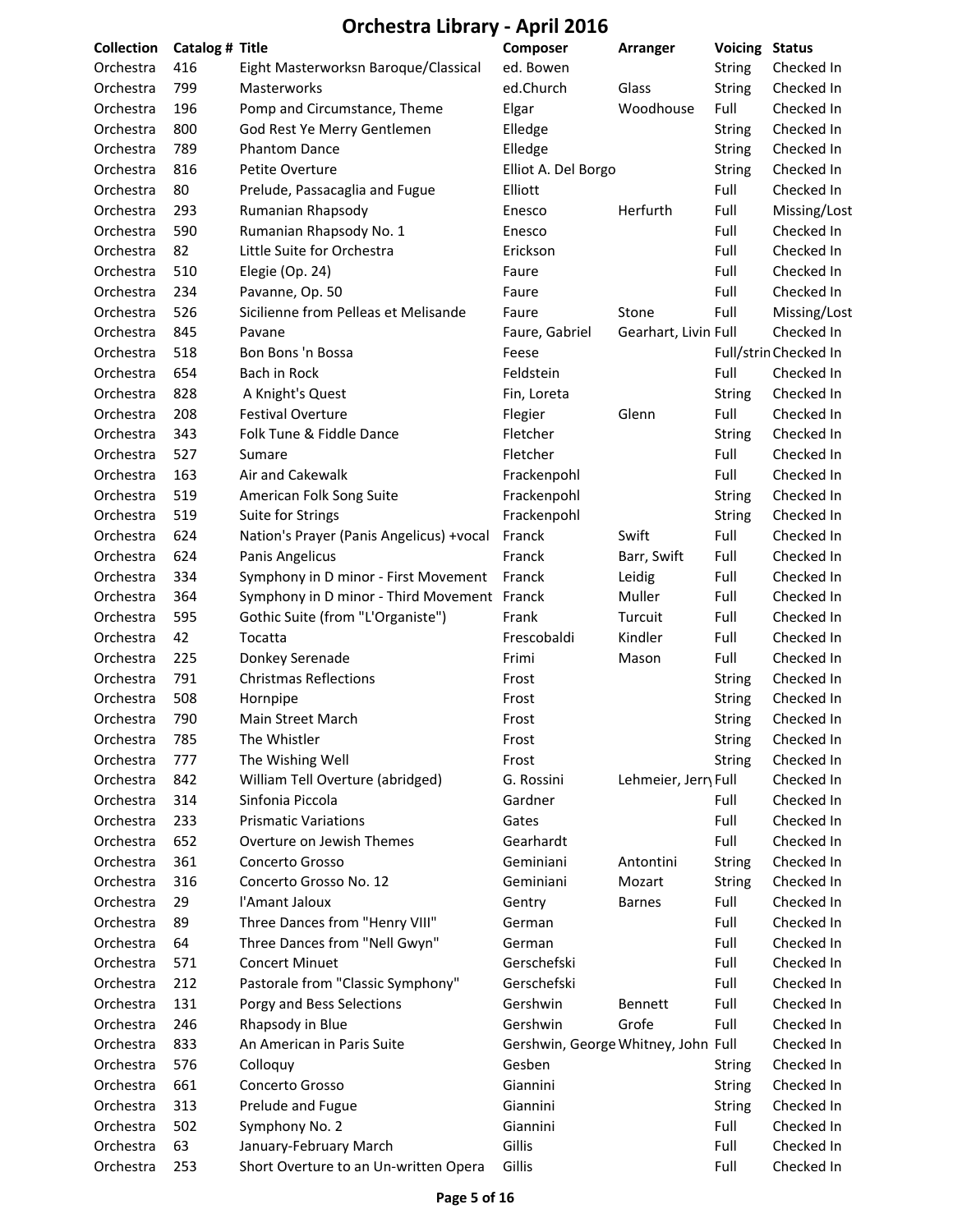| <b>Collection</b>      | Catalog # Title |                                                | Composer            | Arranger      | Voicing       | <b>Status</b>            |
|------------------------|-----------------|------------------------------------------------|---------------------|---------------|---------------|--------------------------|
| Orchestra              | 349             | <b>Russian Sailor's Dance</b>                  | Gliere              | Isaac         | Full          | Checked In               |
| Orchestra              | 699             | Russian & Ludmilla Overture                    | Glinka              | Godfrey       | Full          | Checked In               |
| Orchestra              | 57              | At the Court of Maria Theresa                  | Gluck               | Kahn          | Full          | Checked In               |
| Orchestra              | 394             | Hymn to Diana from "Iphigenia in Tauris" Gluck |                     | Reibold       | Full          | Checked In               |
| Orchestra              | 149             | In Apollo's Temple                             | Gluck               | Roberts       | Full          | Checked In               |
| Orchestra              | 413             | Iphegenia in Aulis                             | Gluck               | Isaac         | Full          | Checked In               |
| Orchestra              | 52              | Overture to Ballet "Don Juan"                  | Gluck               | Kahn          | Full          | Checked In               |
| Orchestra              | 756             | Exodus                                         | Gold                | Bennet        | Full          | Checked In               |
| Orchestra              | 155             | Northern Saga                                  | Gordon              |               | Full          | Checked In               |
| Orchestra              | 272             | <b>Three Preludes</b>                          | Gordon              |               | <b>String</b> | Checked In               |
| Orchestra              | 505             | Souvenir de Porta Rico                         | Gottschalk          | Johnson       | Full          | Checked In               |
| Orchestra              | 129             | Corn Cob                                       | Gould               |               | Full          | Checked In               |
| Orchestra              | 310             | Pavanne                                        | Gould               |               | Full          | Checked In               |
| Orchestra              | 282             | <b>Beguine</b>                                 | Graham              |               | Full          | Checked In               |
| Orchestra              | 798             | 48 Folk Songs                                  | Grant               | Donegan       | <b>String</b> | Checked In               |
| Orchestra              | 87              | Marco Polo Suite                               | Grant               | Maddy         | Full          | Checked In               |
| Orchestra              | 629             | Scarlet Sarafan, The                           | Grant               |               | <b>String</b> | Checked In               |
| Orchestra              | 640             | Woodside Suite                                 | Grant               |               | <b>String</b> | Checked In               |
| Orchestra              | 603             | <b>Frederick the Great Overture</b>            | Graun               | <b>Barnes</b> | Full          | Checked In               |
| Orchestra              | $\overline{7}$  | Theme and Variations                           | Green               |               | <b>String</b> | Checked In               |
| Orchestra              | 678             | God Bless the U.S.A.                           | Greenwood           | Lowden        | Full          | Checked In               |
| Orchestra              | 85              | Ballet Suite (Cephale & Procris)               | Gretry              | Mottl         | Full          | Checked In               |
| Orchestra              | 154             | Lucile                                         | Gretry              | <b>Barnes</b> | Full          | Checked In               |
| Orchestra              | 254             | Heart-Wounds.                                  | Grieg               |               | <b>String</b> | Checked In               |
| Orchestra              | 700             | Hjertesar/ Herzwunden/ Last Spring             | Grieg               |               | Full          | Checked In               |
| Orchestra              | 467             | Im Balladenton                                 | Grieg               |               | <b>String</b> | Checked In               |
| Orchestra              | 732             | Sailor's Song From Lyrical Pieces              | Grieg               | Kohut         | Full          | Checked In               |
| Orchestra              | 300             | Suite im Alten Style, Op. 40                   | Grieg               |               | Full          | Checked In               |
| Orchestra              | 66              | Two American Sketches - March                  | Griselle            | Schonfield    | Full          | Checked In               |
| Orchestra              | 67              | Two American Sketches - Nocturne               | Griselle            | Schonfield    | Full          | Checked In               |
| Orchestra              | 79              | Isle of Capri                                  | Gross               | Matesky       | Full          | Checked In               |
| Orchestra              | 392             | American Folk Rhapsody No. 1                   | Grundman            |               | Full          | Missing/Lost             |
| Orchestra              | 175             | Hay-Up Hoe-Down                                | Grundman            |               | Full          | Checked In               |
|                        | 240             |                                                |                     |               | Full          | Checked In               |
| Orchestra<br>Orchestra |                 | Midnight Beguine                               | Grundman            |               |               | Checked In               |
|                        | 193             | Two Sketches for Orchestra                     | Grundman<br>Hadley  |               | Full<br>Full  | Checked In               |
| Orchestra              | 75              | Enchanted Castle, The                          |                     |               |               | Checked In               |
| Orchestra              | 68              | <b>Entrance of Montezuma</b>                   | Hadley              | Schmid        | Full          |                          |
| Orchestra              | 69<br>505       | <b>Herod Overture</b>                          | Hadley<br>Hailstork | Roberts       | Full          | Checked In               |
| Orchestra              | 84              | Celebration!                                   | Halvorson           | Grief         | Full<br>Full  | Checked In<br>Checked In |
| Orchestra              |                 | Entry of the Boyards & Bridal Procession       |                     |               |               |                          |
| Orchestra              | 78              | Berenice, Minuet from                          | Handel              | Zamecnik      | Full          | Checked In               |
| Orchestra              | 540             | Chamber Suite in D                             | Handel              | Applebaum     | <b>String</b> | Checked In               |
| Orchestra              | 70              | Concerto for Descant Recorder                  | Handel              | Dart          | <b>String</b> | Checked In               |
| Orchestra              | 122             | Concerto Grosso No. 16                         | Handel              | Seiffert      | <b>String</b> | Checked In               |
| Orchestra              | 446             | Concerto Grosso, Op. 6, No. 3                  | Handel              |               | <b>String</b> | Checked In               |
| Orchestra              | 9               | Concerto in D Major                            | Handel              | Ormandy       | Full          | Checked In               |
| Orchestra              | 536             | Harmonious Blacksmith                          | Handel              | Isaac         | <b>String</b> | Checked In               |
| Orchestra              | 71              | Larghetto fr. Concerto Grosso Op. 6,#12        | Handel              | Harris        | <b>String</b> | Checked In               |
| Orchestra              | 671             | Laurel Album                                   | Handel              | Brown         | Full          | Checked In               |
| Orchestra              | 180             | March from "Scipio"                            | Handel              | Woodhouse     | Full          | Checked In               |
| Orchestra              | 262             | Music for the Royal Fireworks, Mvt. 1          | Handel              | Johnson       | Full          | Checked In               |
| Orchestra              | 768             | Music for the Royal Fireworks, Mvt. 2-5        | Handel              | Johnson       | Full          | Checked In               |
| Orchestra              | 24              | Overture to "Theodora"                         | Handel              | Jacob         | Full          | Checked In               |
| Orchestra              | 204             | Prelude and Fugue in D minor                   | Handel              | Kindler       | Full          | Checked In               |
| Orchestra              | 191             | Sarabande                                      | Handel              | Roberts       | Full          | Checked In               |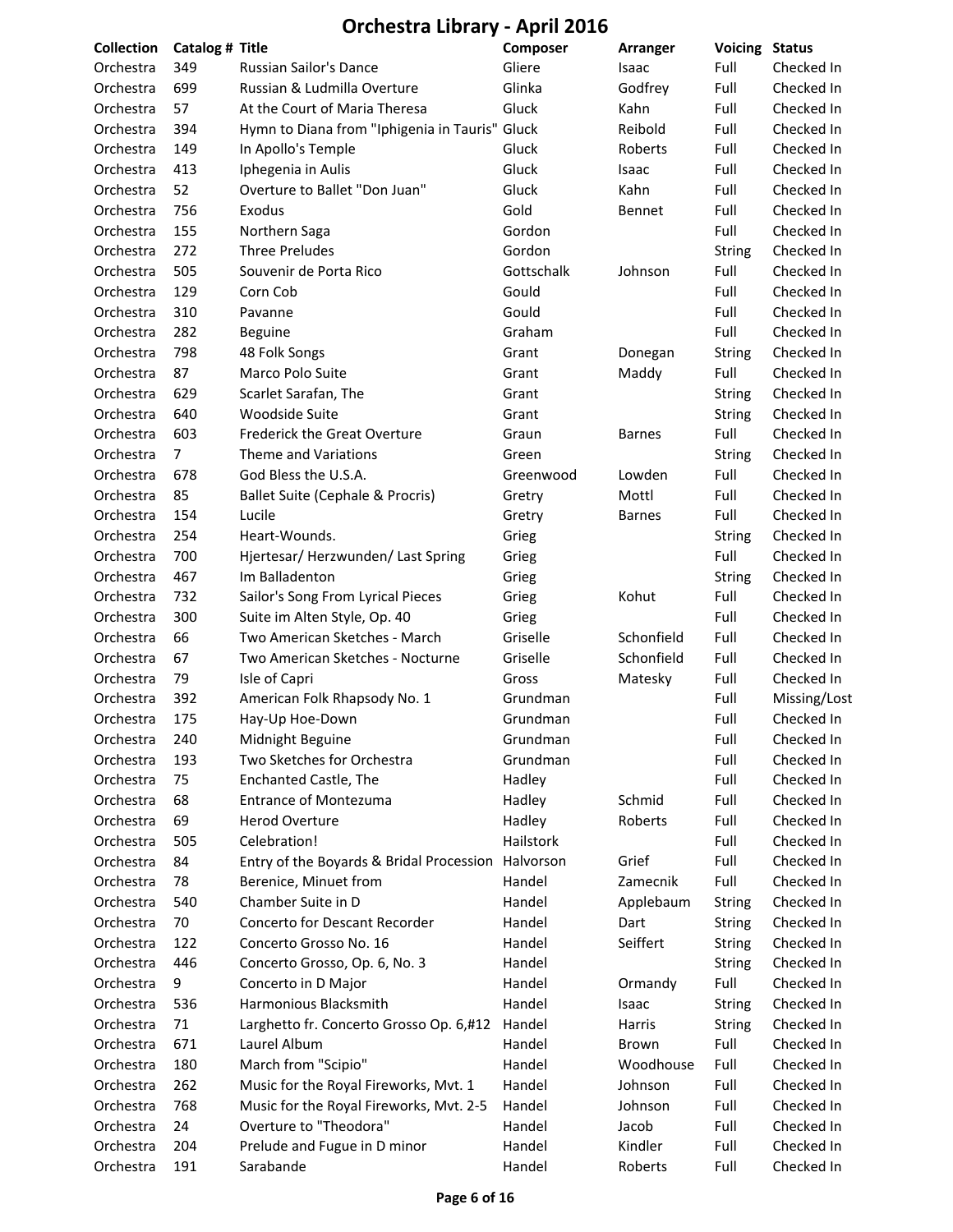| <b>Collection</b> | Catalog # Title |                                                  | Composer    | Arranger          | <b>Voicing</b> | <b>Status</b> |
|-------------------|-----------------|--------------------------------------------------|-------------|-------------------|----------------|---------------|
| Orchestra         | 55              | Song of Jupiter                                  | Handel      | Anderson          | Full           | Checked In    |
| Orchestra         | 181             | Suite for Orchestra (from the Watermusi Handel   |             | Harty             | Full           | Checked In    |
| Orchestra         | 391             | Suite No. 2 from the Water Music                 | Handel      | Stone             | Full           | Checked In    |
| Orchestra         | 533             | Water Music Suite No. 1                          | Handel      | Stone             | Full           | Checked In    |
| Orchestra         | 54              | Children's Dance (from "Merry Mount")            | Hanson      |                   | Full           | Checked In    |
| Orchestra         | 53              | Love Duet (from the Opera "Merry Moun Hanson     |             |                   | Full           | Checked In    |
| Orchestra         | 41              | Nordic Symphony (No. 1) - 2nd Movt.              | Hanson      |                   | Full           | Checked In    |
| Orchestra         | 20              | Symphony No. 2 - First Movement                  | Hanson      | VanHoesen         | Full           | Checked In    |
| Orchestra         | 255             | Symphony No. 2 (Romantic)                        | Hanson      |                   | Full           | Checked In    |
| Orchestra         | 607             | Miniatures                                       | Haubiel     |                   | String         | Checked In    |
| Orchestra         | 648             | Concerto in C for Piano                          | Haydn       | Wertheim          | String         | Checked In    |
| Orchestra         | 412             | Divertimento                                     | Haydn       | Stone             | Full           | Checked In    |
| Orchestra         | 675             | Finale from Surprise Symphony                    | Haydn       | <b>Niehaus</b>    | Full           | Checked In    |
| Orchestra         | 126             | Largo, The Famous                                | Haydn       | Harris            | Full           | Checked In    |
| Orchestra         | 433             | London Symphony (No. 104) 1st Mvt.               | Haydn       | Isaac             | Full           | Missing/Lost  |
| Orchestra         | 187             | Melodies of Joseph Haydn                         | Haydn       | Woodhouse         | Full           | Checked In    |
| Orchestra         | 651             | Piano Concerto in D                              | Haydn       |                   | Full           | Checked In    |
| Orchestra         | 516             | Rondo                                            | Haydn       | Kodaly            | String         | Missing/Lost  |
| Orchestra         | 251             | Second Symphony                                  | Haydn       | Moses-Tobani Full |                | Checked In    |
| Orchestra         | 675             | Surprise Symphony Finale                         | Haydn       | Niehaus           | Full           | Checked In    |
| Orchestra         | 733             | Symphony #95 c moll (Londoner #5)                | Haydn       |                   | Full           | Checked In    |
| Orchestra         | 741             | Symphony No. 101: ÒThe ClockÓ                    | Haydn       |                   | Full           | Checked In    |
| Orchestra         | 433             | Symphony No. 104 - First Movement                | Haydn       | Isaac             | Full           | Missing/Lost  |
| Orchestra         | 750             | Symphony No. 2 in D                              | Haydn       | Moses             | Full           | Checked In    |
| Orchestra         | 219             | Symphony No. 53 - The Imperial                   | Haydn       |                   | Full           | Missing/Lost  |
| Orchestra         | 501             | Te Deum (Choral Parts - C 302)                   | Haydn       |                   | Full           | Checked In    |
| Orchestra         | 517             | Three Little Pieces                              | Haydn       | Maros             | <b>String</b>  | Checked In    |
| Orchestra         | 803             | <b>Toy Symphony</b>                              | Haydn       |                   | String+        | Checked In    |
| Orchestra         | 604             | Pops Hoe-Down                                    | Hayman      |                   | Full           | Checked In    |
| Orchestra         | 485             | Drawing Set No. 7                                | Hedkinson   |                   | <b>String</b>  | Checked In    |
| Orchestra         | 677             | Russian Peasant Dance                            | Hellem      |                   | <b>String</b>  | Checked In    |
| Orchestra         | 157             | American Fantasie                                | Herbert     | Seredy            | Full           | Checked In    |
| Orchestra         | 281             | <b>Hello Dolly Selections</b>                    | Herman      | Muller            | Full           | Checked In    |
| Orchestra         | 397             | Acht Stucke                                      | Hindemith   |                   | <b>String</b>  | Checked In    |
| Orchestra         | 347             | Five Pieces (Funf Stucke)                        | Hindemith   |                   | <b>String</b>  | Checked In    |
| Orchestra         | 701             | Trauermusik                                      | Hindemith   |                   | Full           | Checked In    |
| Orchestra         | 551             | <b>Tuttifantchen Suite</b>                       | Hindemith   |                   | Full           | Checked In    |
| Orchestra         | 808             | Lullaby                                          | Hofeldt     |                   | <b>String</b>  | Checked In    |
| Orchestra         | 524             | Variations on a French Folk Tune                 | Holesovski  |                   | <b>String</b>  | Checked In    |
| Orchestra         | 761             | <b>Bratislava</b>                                | Holesovsky  |                   | Full           | Checked In    |
| Orchestra         | 429             | Prologue, Hymn and Dance                         | Holesovsky  |                   | Full           | Checked In    |
| Orchestra         | 21              | <b>Bratslava</b>                                 | Holesvsky   |                   | Full           | Checked In    |
| Orchestra         | 549             | <b>Three Archaic Dances</b>                      | Holmes      |                   | Full           | Checked In    |
| Orchestra         | 303             | St. Paul's Suite                                 | Holst       |                   | <b>String</b>  | Missing/Lost  |
| Orchestra         | 511             | Melodies of Ancient Centuries                    | Horvath     |                   | String         | Checked In    |
| Orchestra         | 45              | Prelude and Quadruple Fugue                      | Hovhaness   |                   | Full           | Checked In    |
| Orchestra         | 335             | Psalm and Fugue                                  | Hovhaness   |                   | Full           | Checked In    |
| Orchestra         | 39              | Hansel & Gretel Prelude                          | Humperdinck |                   | Full           | Checked In    |
| Orchestra         | 580             | Song of Sandman & Dream-Hansel/Gret. Humperdinck |             |                   | Full           | Checked In    |
| Orchestra         | 178             | English Airs                                     | Hunt        |                   | String         | Checked In    |
| Orchestra         | 356             | Four Little Pieces                               | Husa        |                   | String         | Checked In    |
| Orchestra         | 235             | Cavalier Ov.                                     | Isaac       |                   | Full           | Checked In    |
| Orchestra         | 644             | Early American Suite                             | Isaac       |                   | Full           | Checked In    |
| Orchestra         | 384             | <b>Festival Overture</b>                         | Isaac       |                   | Full           | Checked In    |
| Orchestra         | 161             | Marionettes                                      | Isaac       |                   | String         | Checked In    |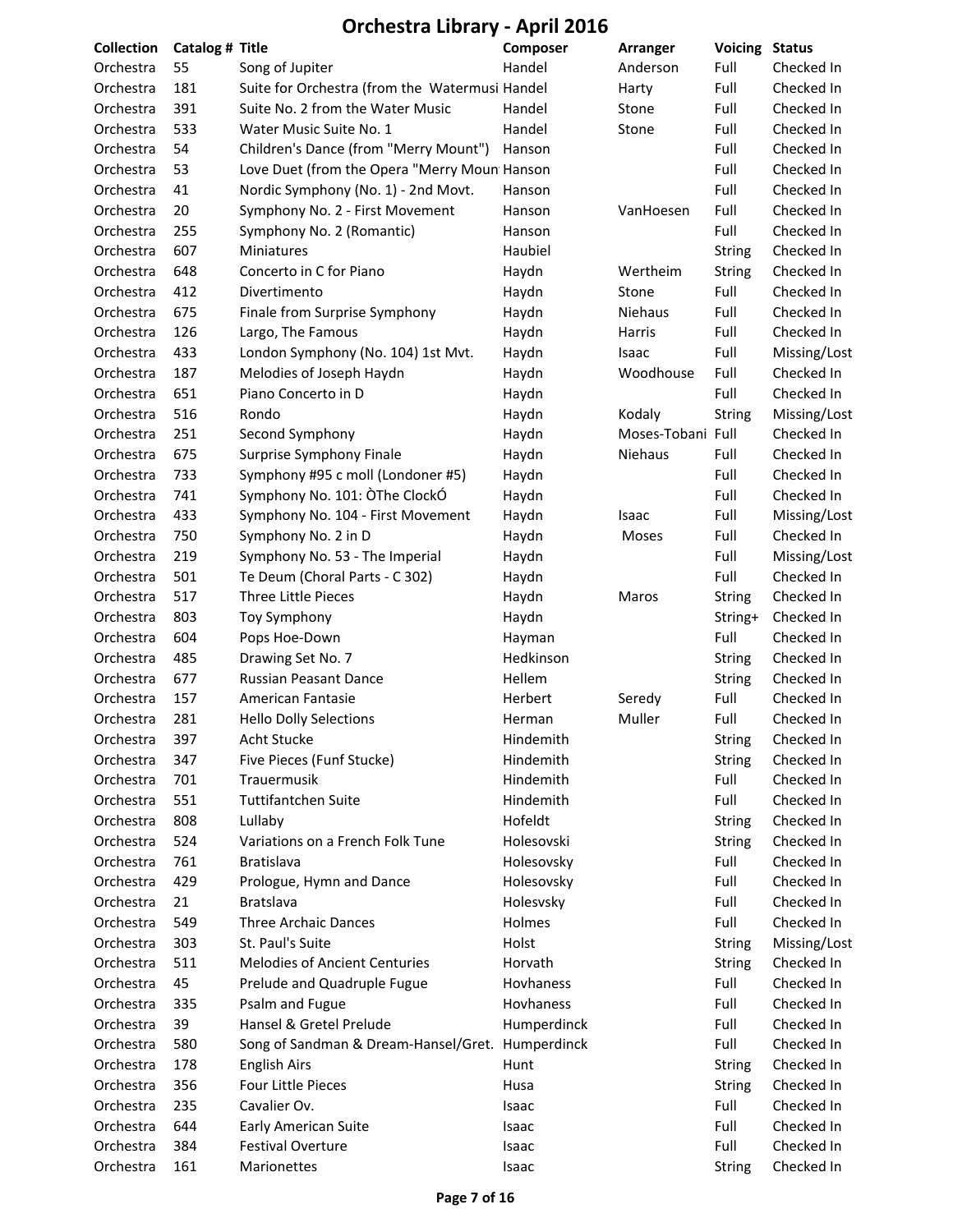| <b>Collection</b> | Catalog # Title |                                                 | Composer      | Arranger             | <b>Voicing Status</b> |              |
|-------------------|-----------------|-------------------------------------------------|---------------|----------------------|-----------------------|--------------|
| Orchestra         | 139             | Pizzicato Rhythm                                | Isaac         |                      | Full                  | Checked In   |
| Orchestra         | 486             | Quinto Quarto Suite                             | Isaac         |                      | <b>String</b>         | Checked In   |
| Orchestra         | 104             | <b>Tango Trocadero</b>                          | Isaac         |                      | <b>String</b>         | Checked In   |
| Orchestra         | 383             | Fugue for Small Orchestra (from Symphor Ives    |               |                      | Full                  | Checked In   |
| Orchestra         | 755             | Courante                                        | J.C. Bach     |                      | Full                  | Checked In   |
| Orchestra         | 667             | Brandenburg Concerto #5 (1st. Mov't)            | J.S. Bach     | Isaac                | <b>String</b>         | Checked In   |
| Orchestra         | 665             | Eight Organ Preludes and Fugues                 | J.S. Bach     | Russ                 | <b>String</b>         | Checked In   |
| Orchestra         | 493             | Noyse of Minstrels                              | Jacob         |                      | Full                  | Checked In   |
| Orchestra         | 631             | <b>Short Suite</b>                              | Jaffe         |                      | <b>String</b>         | Checked In   |
| Orchestra         | 393             | Three Pieces for Orchestra                      | Jager         |                      | Full                  | Checked In   |
| Orchestra         | 645             | Days of Glory                                   | John Cavacas  |                      | Full                  | Checked In   |
| Orchestra         | 525             | Chaconne                                        | Johnson       |                      | Full                  | Checked In   |
| Orchestra         | 168             | Passacaglia and Fughetta                        | Johnson       |                      | Full                  | Checked In   |
| Orchestra         | 550             | Symphony in F Major                             | Johnson       |                      | Full                  | Checked In   |
| Orchestra         | 153             | Two Encores: La Toupie and Die Sweitze (Johnson |               |                      | Full                  | Checked In   |
| Orchestra         | 797             | <b>First Performance</b>                        | Jurey         |                      | <b>String</b>         | Checked In   |
| Orchestra         | 581             | Colas Breugnon Ov.                              | Kabalevsky    |                      | Full                  | Checked In   |
| Orchestra         | 492             | <b>Six Dances</b>                               | Kay           |                      | <b>String</b>         | Checked In   |
| Orchestra         | 360             | Kleine Streichermusik                           | Kelemen       |                      | Full                  | Checked In   |
| Orchestra         | 312             | Rounds for String Orchestra                     | Kelly         |                      | <b>String</b>         | Checked In   |
| Orchestra         | 381             | <b>Star Spangled Banner</b>                     | Key           | Damrosch             | <b>String</b>         | Checked In   |
| Orchestra         | 11              | Dance of the Rose Maidens                       | Khachaturian  | Bourdon              | Full                  | Checked In   |
| Orchestra         | 373             | Waltz from "Masquerade Suite"                   | Khachaturian  | Bourdon              | Full                  | Checked In   |
| Orchestra         | 535             | Masquerade Suite                                | Khatchaturian |                      | Full                  | Checked In   |
| Orchestra         | 731             | Three Dances from OGaynehO ballet               | Khatchaturian |                      | Full                  | Checked In   |
| Orchestra         | 504             | Romanza                                         | Kilpatrick    | Johnson              | Full                  | Checked In   |
| Orchestra         | 487             | Adagietto                                       | Kirk          |                      | <b>String</b>         | Checked In   |
| Orchestra         | 578             | Hemi's Dance                                    | Kirk          |                      | <b>String</b>         | Checked In   |
| Orchestra         | 388             | Vignettes                                       | Kirk          |                      | Full                  | Checked In   |
| Orchestra         | 562             | Little Baroque Suite                            | Kirnberger    | Scarmolin            | Full                  | Checked In   |
| Orchestra         | 566             | Tune and Workout                                | Kleinsinger   |                      | Full                  | Checked In   |
| Orchestra         | 577             | Espani Cani                                     | Knight        |                      | String                | Checked In   |
| Orchestra         | 560             | Halls of Ivy                                    | Knight        | Matesky              | Full                  | Checked In   |
| Orchestra         | 420             | Four Dances from "Gyermentock"                  | Kodaly        | Bloodworth, Flt Full |                       | Checked In   |
| Orchestra         | 344             | Rondo                                           | Kreisler      |                      | <b>String</b>         | Checked In   |
| Orchestra         | 403             | Seven Easy Pieces                               | Krenek        |                      | <b>String</b>         | Checked In   |
| Orchestra         | 357             | Chorale for Orchestra                           | Kroeger, Karl |                      | Full                  | Checked In   |
| Orchestra         | 483             | Nonequipoise                                    | Kutten        |                      | Full                  | Checked In   |
| Orchestra         | 702             | Symphony Espagnole                              | Lalo          |                      | Full                  | Checked In   |
| Orchestra         | 294             | Sumer is Icumen in                              | Lamb          |                      | Full                  | Checked In   |
| Orchestra         | 478             | Passacaglia                                     | Lane          |                      | <b>String</b>         | Checked In   |
| Orchestra         | 749             | Tenderly                                        | Lawrence      | Gross, ed Mulk Full  |                       | Checked In   |
| Orchestra         | 474             | Harlequinette                                   | Leckrone      |                      | Full                  | Checked In   |
| Orchestra         | 77              | Andalucia Suite                                 | Lecuona       | Jenkins              | Full                  | Checked In   |
| Orchestra         | 132             | Comparsa, La                                    | Lecuona       | Gould                | Full                  | Checked In   |
| Orchestra         | 341             | <b>Swing Suite</b>                              | Lehmeier      |                      | <b>String</b>         | Checked In   |
| Orchestra         | 439             | Mordvin Lullaby                                 | Leiber        |                      | String                | Checked In   |
| Orchestra         | 507             | Dream is America, The                           | Leigh-Burr    | Mann                 | Full                  | Missing/Lost |
| Orchestra         | 184             | Brigadoon excerpts                              | Lerner-Lowe   | Gordon               | Full                  | Missing/Lost |
| Orchestra         | 182             | <b>Gigi Selections</b>                          | Lerner-Lowe   | <b>Barnett</b>       | Full                  | Checked In   |
| Orchestra         | 159             | My Fair Lady Selections                         | Lerner-Lowe   | Bennett              | Full                  | Checked In   |
| Orchestra         | 463             | Serenade for String Orchestra                   | Leyden        |                      | <b>String</b>         | Checked In   |
| Orchestra         | 438             | Eight Russian Folksongs                         | Liadov        |                      | Full                  | Checked In   |
| Orchestra         | 321             | March of the Ill-Assorted Guards                | Livingston    | Matesky              | Full                  | Checked In   |
| Orchestra         | 742             | Les Preludes                                    | Lizst         |                      | Full                  | Checked In   |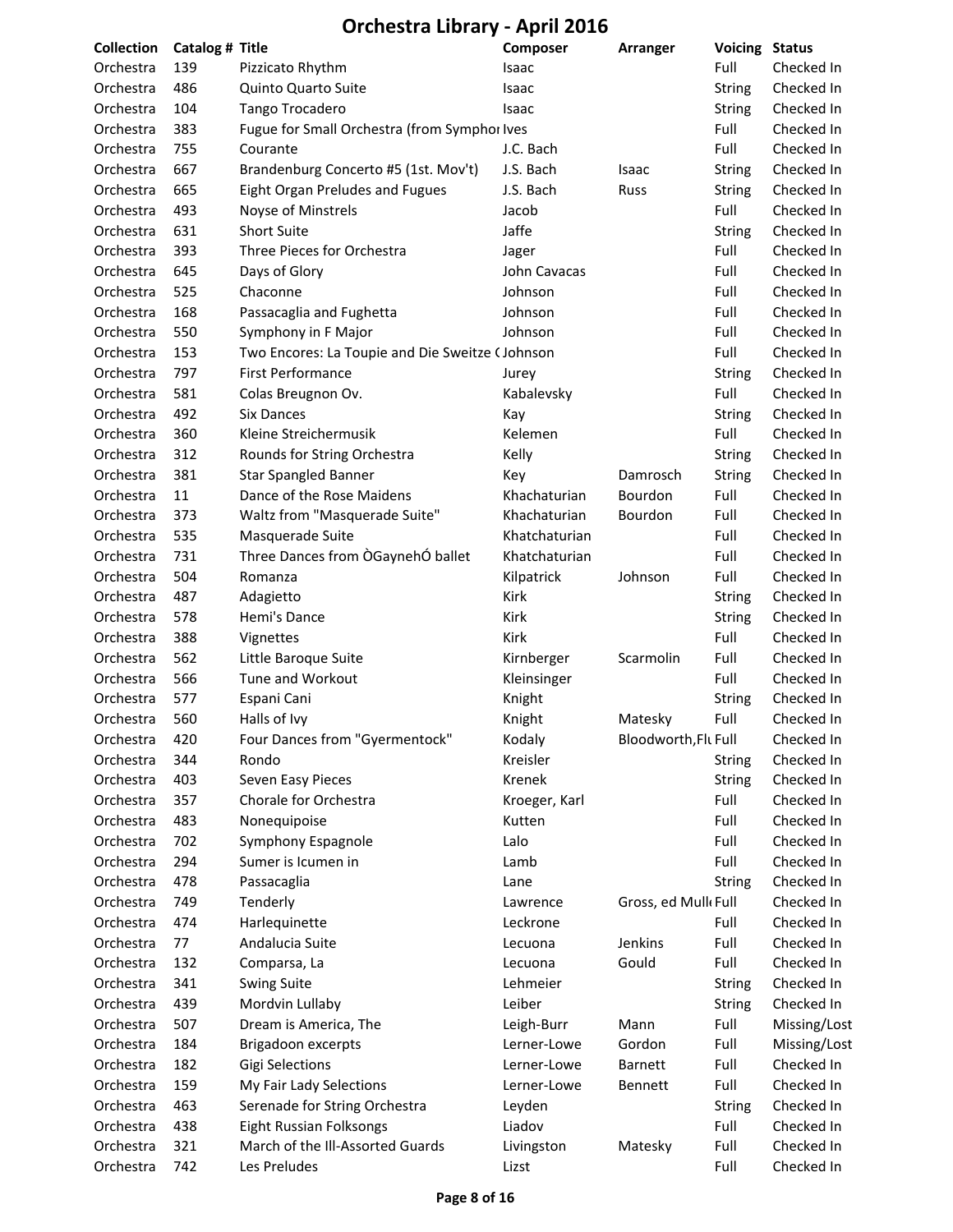| <b>Collection</b> | Catalog # Title |                                                        | Composer              | Arranger          | <b>Voicing Status</b> |              |
|-------------------|-----------------|--------------------------------------------------------|-----------------------|-------------------|-----------------------|--------------|
| Orchestra         | 192             | Hans Christian Anderson Overture                       | Loesser               | Isaac             | Full                  | Checked In   |
| Orchestra         | 352             | <b>Three Orchestral Miniatures</b>                     | Lombardo              |                   | Full                  | Checked In   |
| Orchestra         | 676             | <b>Pressure Points</b>                                 | London                |                   | Full                  | Checked In   |
| Orchestra         | 657             | <b>Rocky Highlights</b>                                | Lowden                |                   | Full                  | Missing/Lost |
| Orchestra         | 56              | French Baroque Suite-Le Bourgeois Gent Lully           |                       | Murphy            | Full                  | Checked In   |
| Orchestra         | 454             | <b>Five Folk Melodies</b>                              | Lutoslawski           |                   | String                | Checked In   |
| Orchestra         | 186             | Traumerei                                              | MacDowell             | Reibold           | Full                  | Checked In   |
| Orchestra         | 594             | Beaver Valley-Three Movements for Sym Mancini          |                       |                   | Full                  | Checked In   |
| Orchestra         | 462             | Dream of a Lifetime                                    | Mancini               |                   | Full                  | Checked In   |
| Orchestra         | 121             | Ode to a Hero                                          | Marcelli              |                   | Full                  | Checked In   |
| Orchestra         | 174             | Violin Concerto                                        | Marcello              | Englander         | <b>String</b>         | Checked In   |
| Orchestra         | 164             | Angelus                                                | Massenet              | Reibold           | Full                  | Checked In   |
| Orchestra         | 36              | Swing Yer Pardner                                      | Matesky               |                   | Full                  | Checked In   |
| Orchestra         | 115             | When Johnny Comes Marching Home                        | Matesky               |                   | Full                  | Checked In   |
| Orchestra         | 288             | Pumpkin Eater's Little Fugue                           | McBride               |                   | Full                  | Checked In   |
| Orchestra         | 118             | Halyard & Capstan                                      | McKay                 |                   | <b>String</b>         | Checked In   |
| Orchestra         | 752             | Sinfonia No. 1, A Short Symphony                       | McKay                 |                   | Full                  | Checked In   |
| Orchestra         | 216             | Suite on Fiddler's Tunes                               | McKay                 |                   | Full                  | Checked In   |
| Orchestra         | 649             | Symphonette in D                                       | McKay                 |                   | Full                  | Checked In   |
| Orchestra         | 102             | Symphonie Miniature                                    | McKay                 |                   | Full                  | Checked In   |
| Orchestra         | 783             | Andante Grazioso                                       | Mclead                |                   | <b>String</b>         | Checked In   |
| Orchestra         | 197             | <b>Cornelius Festival March</b>                        | Mendelssohn           | Roberts           | Full                  | Missing/Lost |
| Orchestra         | 405             | Dance of the Clowns                                    | Mendelssohn           | Mages             | Full                  | Checked In   |
| Orchestra         | 16              | Hymn of Praise-Introduction and Scherzo Mendelssohn    |                       | Lotter            | Full                  | Checked In   |
| Orchestra         | 205             | March from "Athalia"                                   | Mendelssohn           | Isaac             | Full                  | Checked In   |
| Orchestra         | 598             | Mendelssohn's Fifth Symphony (Reforma Mendelssohn      |                       | Leidig            | Full                  | Checked In   |
| Orchestra         | 348             | Sinfonia IX                                            | Mendelssohn           |                   | <b>String</b>         | Checked In   |
| Orchestra         | $\overline{2}$  | Son and Stranger                                       | Mendelssohn           | Muller            | Full                  | Checked In   |
| Orchestra         | 703             | Symphony No. 4 (Italian)                               | Mendelssohn           |                   | Full                  | Checked In   |
| Orchestra         | 831             | Fantasia on a Theme from Thailand                      | Meyer, Richard        |                   | <b>String</b>         | Checked In   |
| Orchestra         | 822             | Professor Wigstein's Amazing Melody Ma Meyer, Richard  |                       |                   | String                | Checked In   |
| Orchestra         | 561             | Happy-Go-Lucky                                         | Mills                 |                   | Full                  | Checked In   |
| Orchestra         | 826             | <b>Hurricane Heroes</b>                                | Monday, Deborah Baker |                   | <b>String</b>         | Checked In   |
| Orchestra         | 354             | <b>Cotillion Suite</b>                                 | Moore                 |                   | String                | Checked In   |
| Orchestra         | 838             | <b>Blue Rhythmico</b>                                  | Mosier, Kirt N.       |                   | String                | Checked In   |
| Orchestra         | 840             | Waltz of the Wicked                                    | Mosier, Kirt N.       |                   | String                | Checked In   |
| Orchestra         | 406             | Great Gate of Kiev                                     | Moussorgsky           | Stone             | Full                  | Missing/Lost |
| Orchestra         | 406             | Great Gate of Kiev-Pictures at an Exhibit. Moussorgsky |                       | Stone             | Full                  | Missing/Lost |
| Orchestra         | 333             | Great Gate of Kiev-Pictures at an Exhibit. Moussorgsky |                       | Walter            | Full                  | Missing/Lost |
| Orchestra         | 25              | Great Gate of Kiev-Pictures at an Exhibit. Moussorgsky |                       | Reibald           | Full                  | Missing/Lost |
| Orchestra         | 142             | Hopak from "The Fair at Sorochinsk"                    | Moussorgsky           | Isaac             | Full                  | Checked In   |
| Orchestra         | 658             | Hopak from "The Fair at Sorochinsk"                    | Moussorgsky           | Isaac             | Full                  | Checked In   |
| Orchestra         | 43              | Night on Bald Mountain, A                              | Moussorgsky           | Sopkin            | Full                  | Checked In   |
| Orchestra         | 456             | Pictures at an Exhibition                              | Moussorgsky           |                   | Full                  | Missing/Lost |
| Orchestra         | 456             | Promenade and Gnome                                    | Moussorgsky           | Carter            | Full                  | Missing/Lost |
| Orchestra         | 333             | Promenade and The Great Gate of Kiev                   | Moussorgsky           | Walter            | Full                  | Missing/Lost |
| Orchestra         | 191             | Cossack Dance & Sarabande                              | Moussorgsky -Har Rob. |                   | Full                  | Checked In   |
| Orchestra         | 46              | Bastien & Bastienne                                    | Mozart                | Reibold           | Full                  | Checked In   |
| Orchestra         | 279             | Cavatina & Air                                         | Mozart                | Jurey             | Full                  | Checked In   |
| Orchestra         | 618             | Divertimento in C Major                                | Mozart                |                   | String                | Missing/Lost |
| Orchestra         | 441             | Eine Kleine Nachtmusik                                 | Mozart                |                   | Full                  | Checked In   |
| Orchestra         | 3               | Fantasia in F minor                                    | Mozart                | Teague            | <b>String</b>         | Checked In   |
| Orchestra         | 213             | Gloria from Mozart's Twelfth Mass                      | Mozart                | Moses-Tobani Full |                       | Checked In   |
| Orchestra         | 296             | Horn Concerto No. 3 in E-flat major                    | Mozart                |                   | Full                  | Checked In   |
| Orchestra         | 421             | Il Seraglio Overture                                   | Mozart                |                   | Full                  | Checked In   |
|                   |                 |                                                        |                       |                   |                       |              |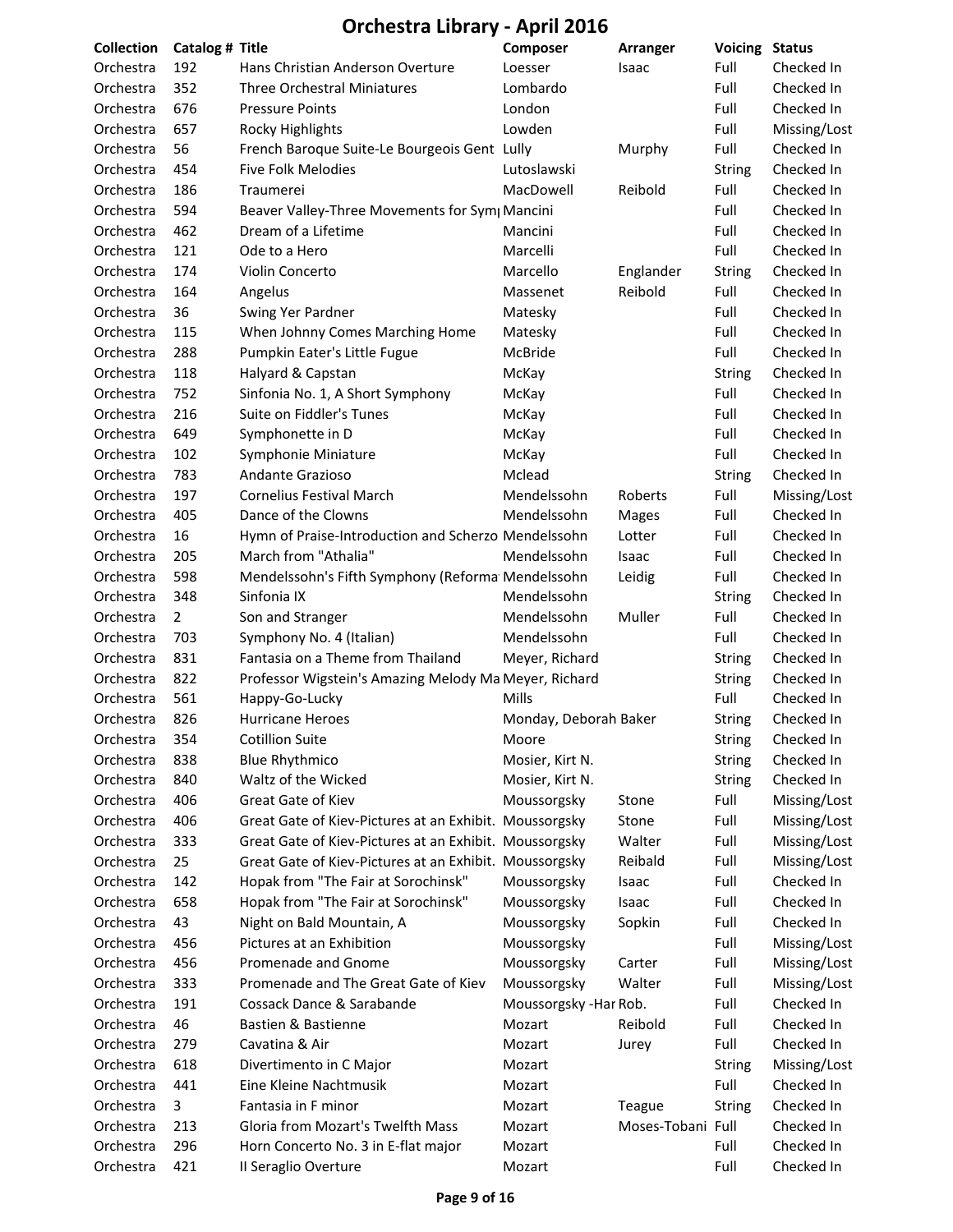| <b>Collection</b> | Catalog # Title |                                                  | Composer      | Arranger      | <b>Voicing Status</b> |              |
|-------------------|-----------------|--------------------------------------------------|---------------|---------------|-----------------------|--------------|
| Orchestra         | 709             | Konzertante Symphony                             | Mozart        |               | Full                  | Checked In   |
| Orchestra         | 145             | Re Pastore, II                                   | Mozart        | Muller        | Full                  | Checked In   |
| Orchestra         | 739             | Symphony No. 17, K129                            | Mozart        | arr.Dackow    | <b>String</b>         | Checked In   |
| Orchestra         | 707             | Symphony No. 29                                  | Mozart        |               | Full                  | Checked In   |
| Orchestra         | 708             | Symphony No. 40                                  | Mozart        |               | Full                  | Checked In   |
| Orchestra         | 738             | Symphony No.15, K124                             | Mozart        | arr.Dackow    | <b>String</b>         | Checked In   |
| Orchestra         | 512             | <b>Three Dances</b>                              | Mozart        | Maros         | <b>String</b>         | Checked In   |
| Orchestra         | 706             | Violin Concerto #4                               | Mozart        |               | Full                  | Checked In   |
| Orchestra         | 704             | <b>Chanson Russe</b>                             | Mussorgsky    |               | Full                  | Missing/Lost |
| Orchestra         | 807             | Black is the Color of my True Love's Hair        | Myers         |               | <b>Strings</b>        | Checked In   |
| Orchestra         | 198             | Hungarian Village                                | Nagy          | <b>Norris</b> | Full                  | Checked In   |
| Orchestra         | 641             | Zigany Overture (The Gypsy)                      | Nagy          | <b>Barnes</b> | Full                  | Checked In   |
| Orchestra         | 480             | Danza                                            | Nehlybel      |               | <b>String</b>         | Checked In   |
| Orchestra         | 605             | Espressivo                                       | Nehlybel      |               | <b>String</b>         | Checked In   |
| Orchestra         | 179             | Movement for Orchestra                           | Nelhybel      |               | Full                  | Checked In   |
| Orchestra         | 400             | Music for Orchestra                              | Nelhybel      |               | Full                  | Missing/Lost |
| Orchestra         | 340             | Passacaglia                                      | Nelhybel      |               | Full                  | Checked In   |
| Orchestra         | 176             | Jubilee                                          | Nelson        |               | Full                  | Checked In   |
| Orchestra         | 592             | Merry Wives of Windsor Ov. The                   | Nicolai       |               | Full                  | Checked In   |
| Orchestra         | 787             | <b>Bows and Arrows</b>                           | Niehaus       |               | String                | Checked In   |
| Orchestra         | 786             | Rainbows                                         | Niehaus       |               | <b>String</b>         | Checked In   |
| Orchestra         | 778             | Shenandoah                                       | Niehaus       |               | <b>String</b>         | Checked In   |
| Orchestra         | 779             | <b>String Beans</b>                              | Niehaus       |               | <b>String</b>         | Checked In   |
| Orchestra         | 760             | <b>Ballet Parisien</b>                           | Offenbach     | Isaac         | Full                  | Checked In   |
| Orchestra         | 584             | Orpheus in Hades Overture                        | Offenbach     |               | Full                  | Checked In   |
| Orchestra         | 149             | <b>Country Gardens</b>                           | Old English   | Roberts       | Full                  | Checked In   |
| Orchestra         | 410             | Hatikvah                                         | Ovanin        |               | Full                  | Checked In   |
| Orchestra         | 499             | Canon for Strings                                | Pachebel      |               | <b>String</b>         | Missing/Lost |
| Orchestra         | 250             | <b>Adoramus Te Sanctus</b>                       | Palestrina    | Harvey        | Full                  | Checked In   |
| Orchestra         | 298             | Six Short Pieces (elementary)                    | Palmer        | <b>Best</b>   | Full                  | Checked In   |
| Orchestra         | 359             | Jagiellonian Triptych                            | Panufnik      |               | <b>String</b>         | Checked In   |
| Orchestra         | 637             | Vazlatok Sketches                                | Papp          |               | <b>String</b>         | Checked In   |
| Orchestra         | 299             | Three Miniatures for Strings                     | Pepin         |               | Full                  | Checked In   |
| Orchestra         | 146             | Curtsy, The                                      | Perry         |               | Full                  | Checked In   |
| Orchestra         | 458             | Introit for Strings                              | Persichetti   |               | <b>String</b>         | Checked In   |
| Orchestra         | 319             | Mexican Sundae                                   | Petersen      |               | Full                  | Checked In   |
| Orchestra         | 13              | <b>Three Easy Pieces</b>                         | Phillips      |               | String                | Checked In   |
| Orchestra         | 825             | Subterranean Dance                               | Phillips, Bob |               | String                | Checked In   |
| Orchestra         | 19              | Didon Ov.                                        | Piccini       | Johnson       | Full                  | Checked In   |
| Orchestra         | 286             | Good Daughter Overture, The                      | Piccini       | Scarmolin     | Full                  | Checked In   |
| Orchestra         | 14              | March from "School of the Fawns"                 | Pierne        |               | Full                  | Checked In   |
| Orchestra         | 634             | Suite in C                                       | Pleyel        | Halen         | <b>String</b>         | Checked In   |
| Orchestra         | 144             | Symphonette                                      | Pleyel        | <b>Barnes</b> | Full                  | Checked In   |
| Orchestra         | 376             | Two Sonatinas                                    | Pleyel        | Brown         | <b>String</b>         | Checked In   |
| Orchestra         | 506             | Natchez on the Hill                              | Powell, J.    |               | Full                  | Checked In   |
| Orchestra         | 628             | Rondo Gioioso                                    | Pozdro        |               | String                | Checked In   |
| Orchestra         | 711             | Classical Symphony                               | Prokofieff    |               | Full                  | Checked In   |
| Orchestra         | 710             | Peter and the Wolf                               | Prokofieff    |               | Full                  | Checked In   |
| Orchestra         | 769             | Peter and the Wolf                               | Prokofieff    | Swift         | Full                  | Checked In   |
| Orchestra         | 660             | Romeo and Juliet, Suite                          | Prokofieff    | Isaac         | Full                  | Checked Out  |
| Orchestra         | 712             | Symphony No. 5                                   | Prokofieff    |               | Full                  | Checked In   |
| Orchestra         | 411             | March from "Love of the Three OrangesÓ Prokofiev |               | Perry         | Full                  | Checked In   |
| Orchestra         | 426             | Romeo and Juliet, Suite No. 2                    | Prokofiev     |               | Full                  | Checked In   |
| Orchestra         | 469             | Wedding of Lt. Kije                              | Prokofiev     | Isaac         | Full                  | Checked In   |
| Orchestra         | 38              | First Pucciniana Fantasy                         | Puccini       | Herfurth      | Full                  | Checked In   |
|                   |                 |                                                  |               |               |                       |              |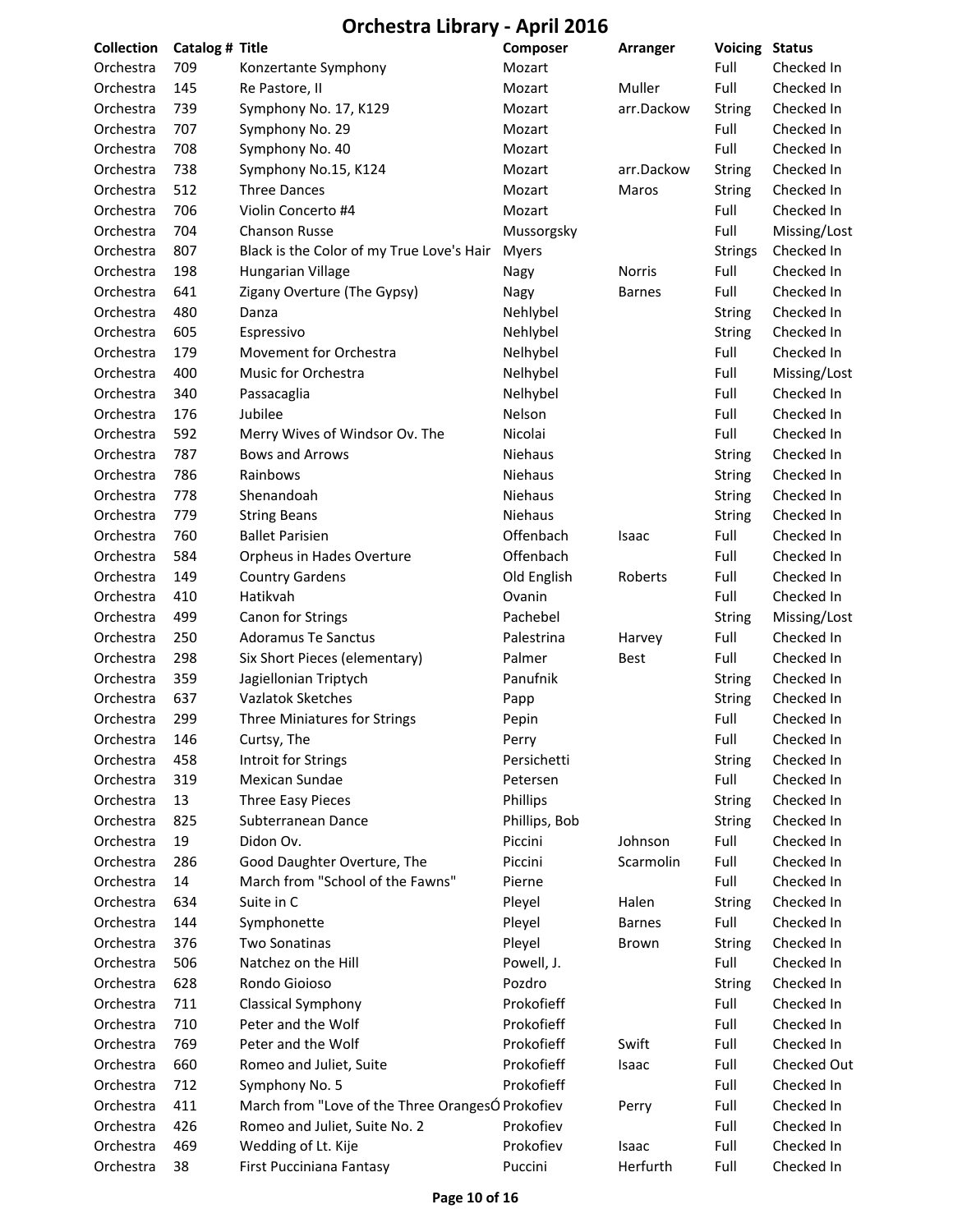| Collection | Catalog # Title |                                                   | Composer                     | Arranger          | <b>Voicing Status</b> |              |
|------------|-----------------|---------------------------------------------------|------------------------------|-------------------|-----------------------|--------------|
| Orchestra  | 372             | Canon on a Ground Bass                            | Purcell                      | Rugger            | <b>String</b>         | Missing/Lost |
| Orchestra  | 342             | Chacony                                           | Purcell                      | <b>Britten</b>    | <b>String</b>         | Checked In   |
| Orchestra  | 284             | Fanfare & Rondo                                   | Purcell                      | Gardner           | Full                  | Checked In   |
| Orchestra  | 399             | Sonata No. 9 - The "Golden Sonata"                | Purcell                      | Elkan             | String                | Checked In   |
| Orchestra  | 583             | Suite No. 5 in C                                  | Purcell                      | Brown             | String                | Checked In   |
| Orchestra  | 782             | <b>Snow Chimes</b>                                | Purvis                       |                   | <b>String</b>         | Checked In   |
| Orchestra  | 98              | Dance of the Clowns                               | R. Korsakov                  | Schmid            | Full                  | Checked In   |
| Orchestra  | 363             | Dance of the Tumblers                             | R. Korsakov                  | Stone             | Full                  | Checked In   |
| Orchestra  | 289             | Pavanne                                           | Ravel                        | Isaac             | Full                  | Checked In   |
| Orchestra  | 100             | Pavanne                                           | Ravel                        | Reibold           | Full                  | Checked In   |
| Orchestra  | 593             | Greensleeves                                      | Reed                         |                   | Full                  | Checked In   |
| Orchestra  | 460             | Canon and Fugue for Strings                       | Riegger                      |                   | <b>String</b>         | Checked In   |
| Orchestra  | 239             | Dance Rhythms, Op. 58                             | Riegger                      |                   | Full                  | Checked In   |
| Orchestra  | 224             | <b>Holiday Sketches</b>                           | Riegger                      | Clark             | Full                  | Checked In   |
| Orchestra  | 437             | Suite for Younger Orchestra                       | Riegger                      |                   | Full                  | Checked In   |
| Orchestra  | 158             | Children's Suite                                  | Riesenfield                  | Schmid            | Full                  | Checked In   |
| Orchestra  | 99              | <b>Relay Race</b>                                 | Rimer                        |                   | Full                  | Checked In   |
| Orchestra  | 805             | Procession o fthe Nobles from Malda               | Rimsky-Korsakoff             |                   | Full                  | Checked In   |
| Orchestra  | 713             | <b>Russian Easter</b>                             | Rimsky-Korsakoff             |                   | Full                  | Checked In   |
| Orchestra  | 813             | Capriccio Espagnole                               | Rimsky-Korsakov              |                   | Full                  | Checked In   |
| Orchestra  | 160             | Punch and Judy                                    | Robertson                    |                   | Full                  | Checked In   |
| Orchestra  | 135             | King and I Highlights                             | Rodgers                      | Herfurth          | Full                  | Missing/Lost |
| Orchestra  | 765             | No Strings                                        | Rodgers                      | Bennet            | Full                  | Checked In   |
| Orchestra  | 203             | Sound of Music Selections                         | Rodgers                      | Muller            | Full                  | Checked In   |
| Orchestra  | 140             | Serenade to a Lemonade                            | Rose                         | Lang              | Full                  | Checked In   |
| Orchestra  | 482             | <b>Three Pieces</b>                               | Roseingrave                  | Searle            | <b>String</b>         | Checked In   |
| Orchestra  | 588             | William Tell Overture                             | Rossini                      |                   | Full                  | Checked In   |
| Orchestra  | 602             | William Tell Overture                             | Rossini                      | Lehmeier          | Full                  | Checked In   |
| Orchestra  | 500             | Orange Blossom Special                            | Rouse                        | Miller            | <b>String</b>         | Checked In   |
| Orchestra  | 199             | Kamennoi Ostrow                                   | Rubenstein                   | Herbert           | Full                  | Checked In   |
| Orchestra  | 715             | Allegro Appassionato                              | Saint-Saens                  |                   | Full                  | Checked In   |
| Orchestra  | 714             | Concerto pour Violincello                         | Saint-Saens                  |                   | Full                  | Checked In   |
| Orchestra  | 817             | Dance Bacchanale from Samson & Dalila Saint-Saens |                              |                   | Full                  | Checked In   |
| Orchestra  | 719             | Violin Concerto #3                                | Saint-Saens                  |                   | Full                  | Checked In   |
| Orchestra  | 257             | Concertino in G                                   | Sammarini                    | Muller            | Full                  | Checked In   |
| Orchestra  | 101             | Symphony in D Major                               | Sammartini                   | Scarmolin         | String                | Checked In   |
| Orchestra  | 173             | Saturday Night - A Barn Dance                     | Sanders                      |                   | Full                  | Checked In   |
| Orchestra  | 529             | Summer Overture                                   | Sapieyevski                  |                   | Full                  | Checked In   |
| Orchestra  | 539             | Gymnopedie No. 1                                  | Satie                        | Applebaum         | String                | Missing/Lost |
| Orchestra  | 401             | Gymnopedies Nos. 1 & 2                            | Satie                        |                   | Full                  | Checked In   |
| Orchestra  | 767             | Sinfonia                                          | Scarlatti                    | Errante           | Full                  | Checked In   |
| Orchestra  | 190             | Miniature Symphony                                | Scarmolin                    |                   | Full                  | Checked In   |
| Orchestra  | 834             | Les Misérables                                    | Schönberg, Claud Lowden, Bob |                   | Full                  | Checked In   |
| Orchestra  | 264             | Allegretto Grazioso                               | Schubert                     | Gordon            | Full                  | Checked In   |
| Orchestra  | 210             | Alphonso & Estrella                               | Schubert                     | Moses-Tobani Full |                       | Checked In   |
| Orchestra  | 569             | Ballet Music No. 2 from "Rosamunde"               | Schubert                     | Ross              | Full                  | Checked In   |
| Orchestra  | 402             | <b>Fierrabras Overture</b>                        | Schubert                     |                   | Full                  | Checked In   |
| Orchestra  | 770             | Marche Militaire No. 1                            | Schubert                     | Seredy            | Full                  | Checked In   |
| Orchestra  | 116             | Menuetto from "Symphony No. 5"                    | Schubert                     | Weaver            | Full                  | Checked In   |
| Orchestra  | 479             | Minuet, Aria and Minuet                           | Schubert                     | Johnson           | <b>String</b>         | Checked In   |
| Orchestra  | 623             | <b>Moment Musical</b>                             | Schubert                     |                   | Full                  | Checked In   |
| Orchestra  | 188             | Rosamunde                                         | Schubert                     | Moses             | Full                  | Checked In   |
| Orchestra  | 117             | Rosamunde Overture                                | Schubert                     | Weaver            | Full                  | Checked In   |
| Orchestra  | 138             | Sinfonietta                                       | Schubert                     | Dasch             | Full                  | Checked In   |
| Orchestra  | 353             | Symphony in B minor - "Unfinished"                | Schubert                     | Dasch             | Full                  | Checked In   |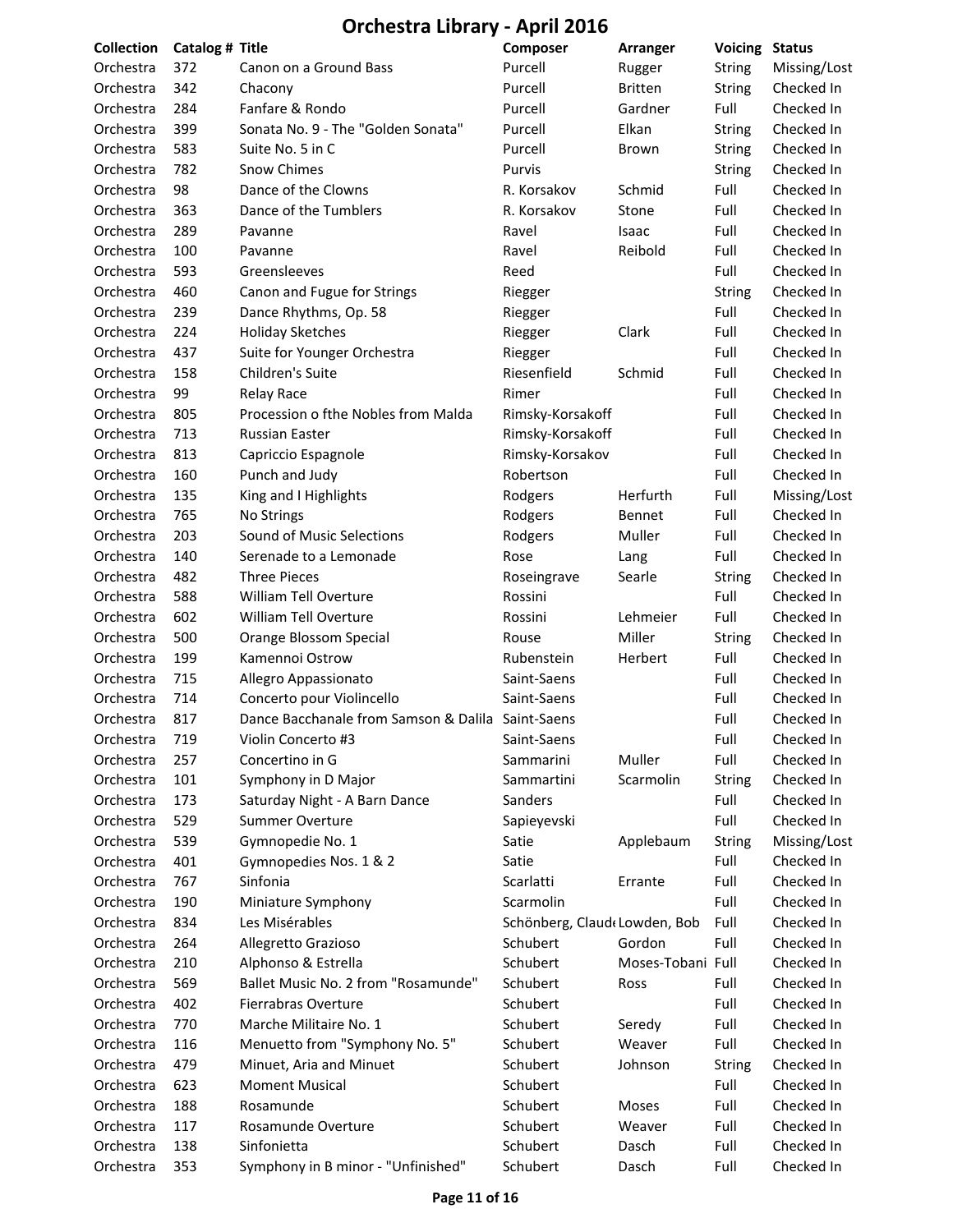| Collection | Catalog # Title |                                                         | Composer         | Arranger             | <b>Voicing</b> | <b>Status</b> |
|------------|-----------------|---------------------------------------------------------|------------------|----------------------|----------------|---------------|
| Orchestra  | 718             | Symphony in B minor - "Unfinished"                      | Schubert         | Moses, Seredy Full   |                | Checked In    |
| Orchestra  | 448             | Symphony No. 5                                          | Schubert         |                      | Full           | Missing/Lost  |
| Orchestra  | 26              | Symphony No. 7                                          | Schubert         |                      | Full           | Checked In    |
| Orchestra  | 6               | Nocturne for Strings, A                                 | Schulman         |                      | Full           | Checked In    |
| Orchestra  | 528             | <b>Manfred Overture</b>                                 | Schumann         | Muller               | Full           | Checked In    |
| Orchestra  | 642             | Schumann Suite                                          | Schumann         | Clark                | Full           | Checked In    |
| Orchestra  | 606             | <b>Two Moods</b>                                        | Schumann         | Frost                | <b>String</b>  | Checked In    |
| Orchestra  | 531             | Texture                                                 | Schwartz         |                      | Full           | Checked In    |
| Orchestra  | 794             | Dance, Gypsy                                            | Scott            |                      | <b>String</b>  | Checked In    |
| Orchestra  | 792             | <b>Gypsy Rondo</b>                                      | Scott            |                      | <b>String</b>  | Checked In    |
| Orchestra  | 546             | String Symphony in Four Cycles                          | Serly            |                      | <b>String</b>  | Checked In    |
| Orchestra  | 451             | <b>Statement in Blue</b>                                | Shafer           |                      | Full           | Checked In    |
| Orchestra  | 837             | Shadows in the House                                    | Sharp, Thom      |                      | <b>String</b>  | Checked In    |
| Orchestra  | 374             | Barrel Organ Waltz                                      | Shostakovich     |                      | Full           | Checked In    |
| Orchestra  | 579             | <b>Festival Overture</b>                                | Shostakovich     |                      | Full           | Checked In    |
| Orchestra  | 362             | Polka from "The Golden Age BalletÓ                      | Shostakovich     | Isaac                | Full           | Checked In    |
| Orchestra  | 534             | Symphony No. 5 - Finale                                 | Shostakovich     |                      | Full           | Checked In    |
| Orchestra  | 818             | Ripe for Plucking                                       | Shulma, Alan     |                      | <b>String</b>  | Checked In    |
| Orchestra  | 735             | Karella Overture                                        | Sibelius         |                      | Full           | Checked Out   |
| Orchestra  | 442             | Symphony No. 2                                          | Sibelius         |                      | Full           | Checked In    |
| Orchestra  | 461             | Symphony No. 2 - Fourth Movement                        | Sibelius         | Leidig               | Full           | Missing/Lost  |
| Orchestra  | 720             | Violin Concerto in D minor                              | Sibelius         |                      | Full           | Checked In    |
| Orchestra  | 105             | Chorale & Fugue                                         | Sienicki         |                      | <b>String</b>  | Checked In    |
| Orchestra  | 436             | Dorian Sketch                                           | Siennicki        |                      | Full           | Checked In    |
| Orchestra  | 589             | Moldau, Die                                             | Smetana          |                      | Full           | Checked In    |
| Orchestra  | 265             | Three Dances from "The Bartered Bride"                  | Smetana          | Riesenfield          | Full           | Checked In    |
| Orchestra  | 470             | Fanfare & Celebration                                   | Smith            |                      | Full           | Checked In    |
| Orchestra  | 737             | The Inferno                                             | Smith            |                      | Full           | Checked In    |
| Orchestra  | 302             | Little Suite for Orchestra                              | Somers           |                      | <b>String</b>  | Checked In    |
| Orchestra  | 418             | Three Country Sketches                                  | Sontag           |                      | <b>String</b>  | Checked In    |
| Orchestra  | 542             | <b>Stars and Stripes Forever</b>                        | Sousa            | Zinn                 | Full           | Checked In    |
| Orchestra  | 148             | Bacchanale (from "Samson & Delilah")                    | St. Saens        | Reibold              | Full           | Checked In    |
| Orchestra  | 141             | Danse Macabre                                           | St. Saens        | Moses-Tobani Full    |                | Checked In    |
| Orchestra  | 266             | March Militaire Francaise                               | St. Saens        | Isaac                | Full           | Checked In    |
| Orchestra  | 4               | Quartet for Orchestra in F Major                        | Stamitz          |                      | <b>String</b>  | Checked In    |
| Orchestra  | 472             | <b>Third Street Overture</b>                            | Starer           |                      | Full           | Checked In    |
| Orchestra  | 267             | Concertino Piccolo                                      | Steg             |                      | <b>String</b>  | Checked In    |
| Orchestra  | 556             | Symphony on Folk Songs                                  | Steg             |                      | Full           | Checked In    |
| Orchestra  | 839             | Variations on a Well-Known Sea Chantey Stephan, Richard |                  |                      | <b>String</b>  | Checked In    |
| Orchestra  | 243             | Five Pieces for Orchestra                               | <b>Stevens</b>   |                      | Full           | Checked In    |
| Orchestra  | 244             | <b>Green Mountain Overture</b>                          | <b>Stevens</b>   |                      | Full           | Checked In    |
| Orchestra  | 545             | <b>Six Modal Miniatures</b>                             | <b>Stevens</b>   |                      | <b>String</b>  | Checked In    |
| Orchestra  | 759             | Artist's Life Waltz                                     | <b>Strauss</b>   | Muller               | Full           | Checked In    |
| Orchestra  | 32              | Clear Track                                             | <b>Strauss</b>   | <b>Bodge</b>         | Full           | Checked In    |
| Orchestra  | 305             | <b>Emperor Waltzes</b>                                  | <b>Strauss</b>   |                      | Full           | Checked In    |
| Orchestra  | 247             | Pizzicato Polka                                         | <b>Strauss</b>   |                      | <b>String</b>  | Missing/Lost  |
| Orchestra  | 258             | Rosenkavalier Waltz                                     | <b>Strauss</b>   | Douglass             | Full           | Checked In    |
| Orchestra  | 123             | Rosenkavalier Waltzes                                   | <b>Strauss</b>   | Isaac                | <b>String</b>  | Checked In    |
| Orchestra  | 218             | Tales from the Vienna Woods                             | <b>Strauss</b>   |                      | Full           | Checked In    |
| Orchestra  | 123             | Waltzes from "Der Rosenkavalier"                        | <b>Strauss</b>   | Isaac                | <b>String</b>  | Checked In    |
| Orchestra  | 375             | Berceuse & Finale (from "The FirebirdÓ)                 | Stravinsky       | Isaac                | Full           | Checked In    |
| Orchestra  | 722             | Fire Bird Suite                                         | Stravinsky       |                      | Full           | Checked In    |
| Orchestra  | 471             | Petrouchka ("The Fair" from)                            | Stravinsky       | Isaac                | Full           | Checked In    |
| Orchestra  | 721             | Petruschka (1911 Version)                               | Stravinsky       |                      | Full           | Checked In    |
| Orchestra  | 823             | Danse Russe                                             | Stravinsky, Igor | Guenther, Felix Full |                | Checked In    |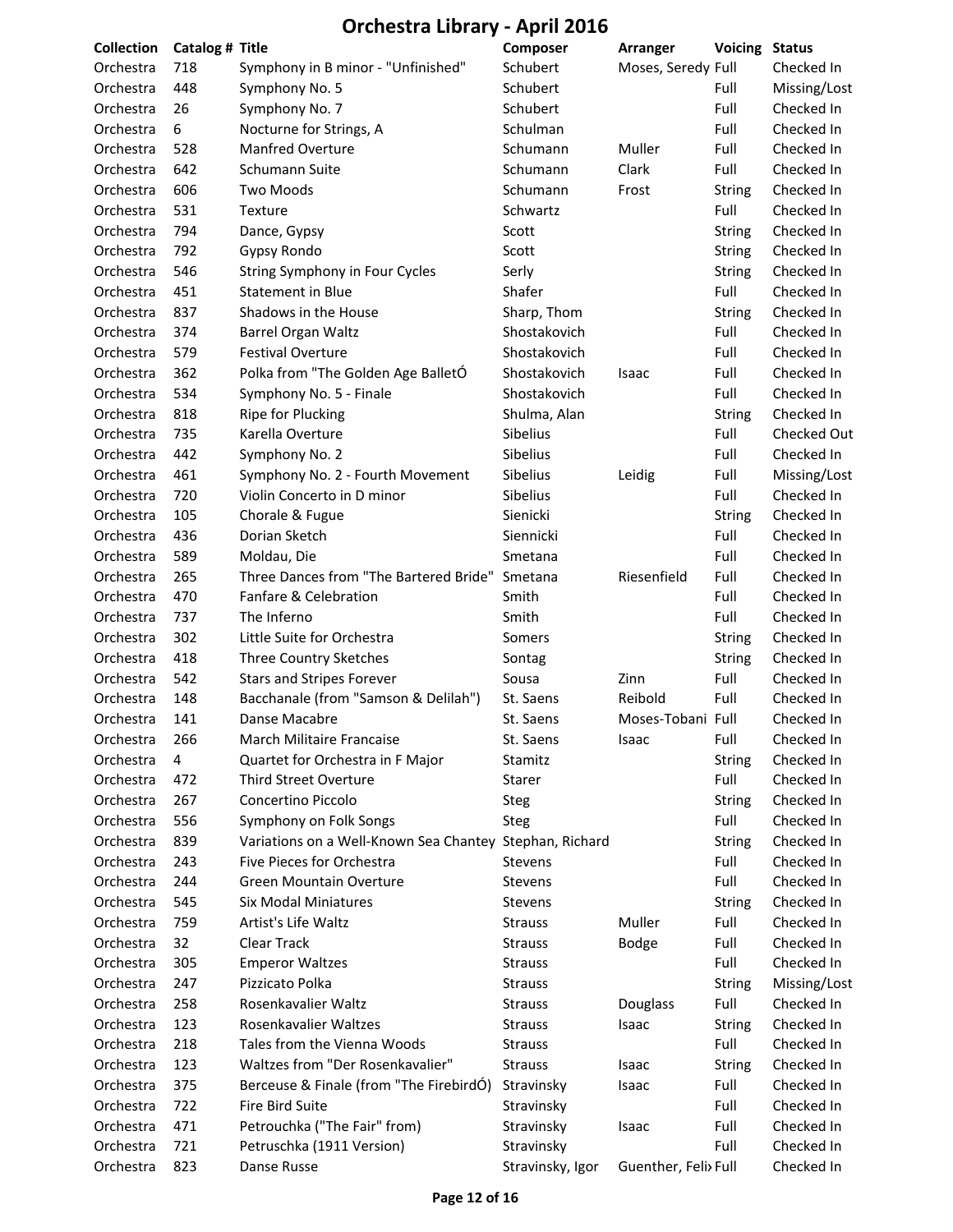| <b>Collection</b> | Catalog # Title |                                                     | Composer                 | Arranger                    | Voicing       | <b>Status</b> |
|-------------------|-----------------|-----------------------------------------------------|--------------------------|-----------------------------|---------------|---------------|
| Orchestra         | 636             | <b>Three Pieces</b>                                 | Summerlin                |                             | <b>String</b> | Checked In    |
| Orchestra         | 332             | Sinfonia Piccola                                    | Suolahti                 | Johnson                     | Full          | Checked In    |
| Orchestra         | 766             | Pique Dame                                          | Suppe                    | Zamecnik                    | Full          | Checked In    |
| Orchestra         | 513             | Song and Round                                      | Sylock                   |                             | Full          | Checked In    |
| Orchestra         | 110             | Tombeau de Chopin                                   | Tansman                  |                             | <b>String</b> | Checked In    |
| Orchestra         | 230             | Variations on a Theme by Frescobaldi                | Tansman                  |                             | <b>String</b> | Checked In    |
| Orchestra         | 103             | Andante                                             | Tartini                  | Elkan                       | String        | Checked In    |
| Orchestra         | 812             | Capriccio Italienne                                 | Tchaikovsky              |                             | Full          | Checked In    |
| Orchestra         | 663             | Scherzo Pizzicato from Symphony No.4                | Tchaikovsky              | Frost                       | Full          | Missing/Lost  |
| Orchestra         | 724             | Suite No. 3                                         | Tchaikovsky              |                             | Full          | Checked In    |
| Orchestra         | 814             | Swan Lake Suite, Op. 20a                            | Tchaikovsky              |                             | Full          | Checked In    |
| Orchestra         | 723             | Symphony No. 5                                      | Tchaikovsky              |                             | Full          | Checked In    |
| Orchestra         | 647             | Corona, Luftige Suite                               | Telemann                 |                             | <b>String</b> | Checked In    |
| Orchestra         | 450             | Zwei Stucke                                         | Telemann                 | Walter                      | Full          | Missing/Lost  |
| Orchestra         | 165             | Overture to "Raymond"                               | Thomas                   | Clark                       | Full          | Checked In    |
| Orchestra         | 325             | Fugue and Chorale on "Yankee DoodleO                | Thompson                 |                             | Full          | Checked In    |
| Orchestra         | 283             | Miniature Suite for Strings                         | Tomlinson                |                             | <b>String</b> | Checked In    |
| Orchestra         | 92              | Concerto in E minor                                 | Torelli                  | Baumgartner                 | Full          | Checked In    |
| Orchestra         | 656             | Circus Comes to Town, The                           | Townsend                 |                             | String        | Checked In    |
| Orchestra         | 655             | Dance Suite                                         | Townsend                 |                             | <b>String</b> | Checked In    |
| Orchestra         | 832             | For the Star of County Down-The Gallagh Traditional |                          | <b>Baker Monday, String</b> |               | Checked In    |
| Orchestra         | 301             | Andante Cantabile from Op. 11 in D                  | Tschaikovsky             |                             | String        | Checked In    |
| Orchestra         | 717             | Capriccio Italian                                   | Tschaikovsky             |                             | Full          | Checked In    |
| Orchestra         | 497             | Capriccio Italian                                   | Tschaikovsky             | Sopkin                      | Full          | Checked In    |
| Orchestra         | 287             | Francesca da Rimini                                 | Tschaikovsky             | Muller                      | Full          | Checked In    |
| Orchestra         | 597             | Overture 1812 (Abridged)                            | Tschaikovsky             | Lehmeier                    | Full          | Checked In    |
| Orchestra         | 51              | Romeo and Juliet (Introduction & Finale)            | Tschaikovsky             | Muller                      | Full          | Checked In    |
| Orchestra         | 322             | <b>Russian Chorale and Overture</b>                 | Tschaikovsky             | Isaac                       | Full          | Missing/Lost  |
| Orchestra         | 136             | Swan Lake Suite                                     | Tschaikovsky             | Winter                      | Full          | Checked In    |
| Orchestra         | 245             | Symphony in B minor - Finale                        | Tschaikovsky             | Roberts                     | Full          | Checked In    |
| Orchestra         | 396             | Symphony No. 2 - Finale                             | Tschaikovsky             | Muller                      | Full          | Checked In    |
| Orchestra         | 309             | Symphony No. 4                                      | Tschaikovsky             |                             | Full          | Checked In    |
| Orchestra         | 215             | Symphony No. 5 - Second Movement                    | Tschaikovsky             | Roberts                     | Full          | Missing/Lost  |
| Orchestra         | 47              | Theme from Symphony No. 5                           | Tschaikovsky             | Isaac                       | Full          | Checked In    |
| Orchestra         | 459             | Three Pieces from "Swan Lake"                       | Tschaikovsky             | Stone                       | Full          | Checked In    |
| Orchestra         | 591             | Triumphal Ov. - Danish National Anthem Tschaikovsky |                          |                             | Full          | Checked In    |
| Orchestra         | 263             | Waltz from "Eugene Onegin"                          | Tschaikovsky             |                             | Full          | Checked In    |
| Orchestra         | 320             | Waltz of the Flowers                                | Tschaikovsky             | Carlin                      | Full          | Missing/Lost  |
| Orchestra         | 764             | Marche Slave                                        | Tschaikowsky             | Herfurth                    | Full          | Checked In    |
| Orchestra         | 793             | Waltz from the Sleeping Beauty                      | Tschaikowsky             | Caponegro                   | <b>String</b> | Checked In    |
| Orchestra         | 432             | La Bamba de Veracruz                                | Tucci                    |                             | Full          | Checked In    |
| Orchestra         | 547             | Musik Der Klasik Partitur                           | Various                  |                             | Full          | Checked In    |
| Orchestra         | 548             | Neue Musik Partitur                                 | Various                  |                             | Full          | Checked In    |
| Orchestra         | 261             | English Folk Songs                                  | Vaughan Williams Jacob   |                             | Full          | Missing/Lost  |
| Orchestra         | 113             | Greensleeves Fantasia                               | Vaughan Williams Greaves |                             | Full          | Checked In    |
| Orchestra         | 669             | Rhosymedre                                          | Vaughan Williams Foster  |                             | Full          | Missing/Lost  |
| Orchestra         | 453             | Concerto Grosso                                     | Vaughan-Williams         |                             | String        | Checked In    |
| Orchestra         | 744             | Fantasia on a Theme by Thomas Tallis                | Vaughan-Williams         |                             | <b>String</b> | Checked In    |
| Orchestra         | 726             | Prelude from OLa TraviataÓ                          | Verdi                    | Herfurth                    | Full          | Checked In    |
| Orchestra         | 248             | Vespri Sicilani, I                                  | Verdi                    |                             | Full          | Checked In    |
| Orchestra         | 44              | Symphony for Young Orchestra                        | Verral                   |                             | Full          | Checked In    |
| Orchestra         | 612             | Aria from Bachianas Brasileiras No. 5               | Villa-Lobos              | Krance                      | <b>String</b> | Checked In    |
| Orchestra         | 612             | Bachianas Brasileiras #5                            | Villa-Lobos              |                             | <b>String</b> | Checked In    |
| Orchestra         | 521             | Suite for String Orchestra                          | Vitali                   | Bacon                       | <b>String</b> | Checked In    |
| Orchestra         | 727             | Autumn - OThe Four SeasonsÓ                         | Vivaldi                  |                             | Full          | Checked In    |
|                   |                 |                                                     |                          |                             |               |               |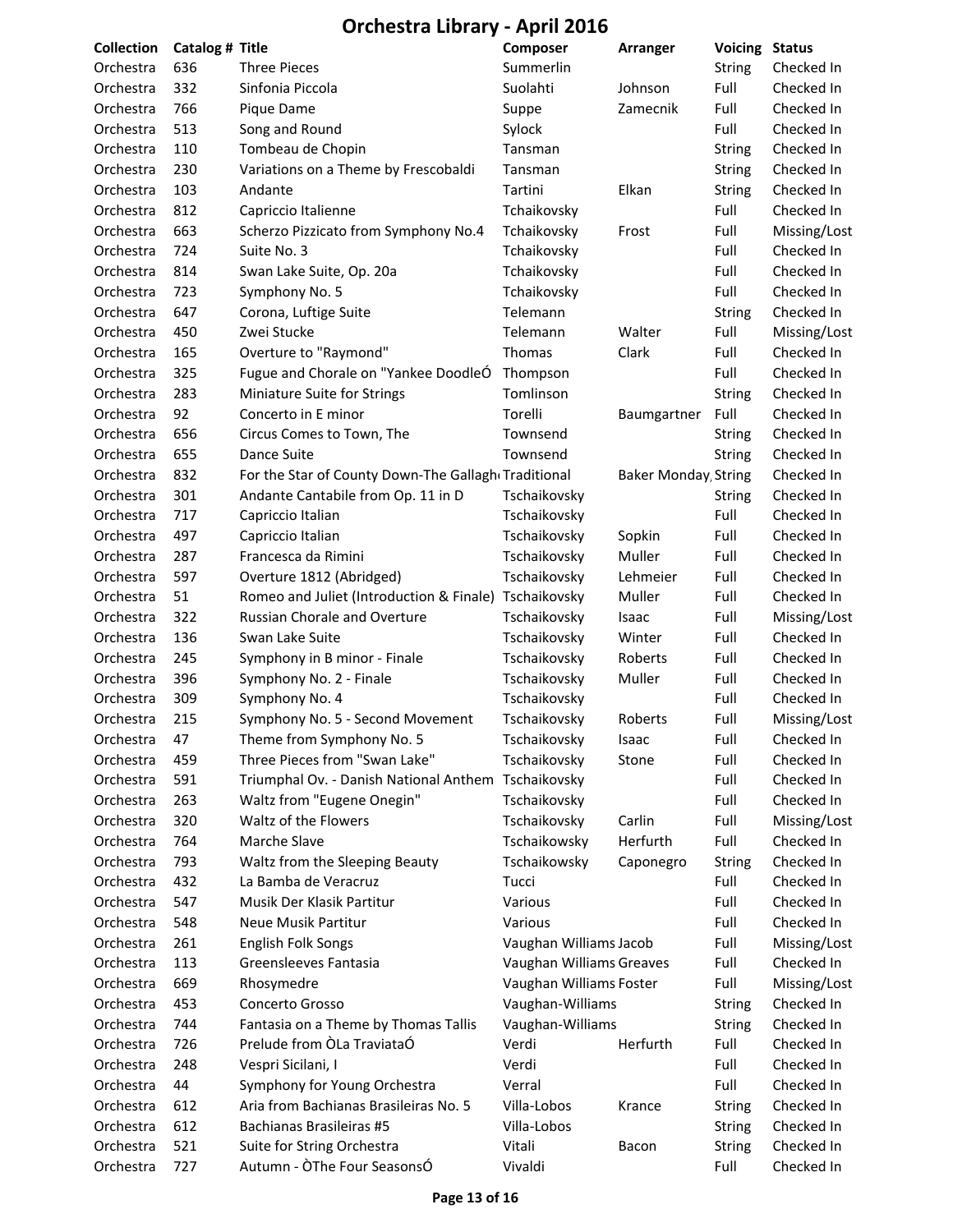| Collection | Catalog # Title |                                                    | Composer         | Arranger              | <b>Voicing Status</b> |              |
|------------|-----------------|----------------------------------------------------|------------------|-----------------------|-----------------------|--------------|
| Orchestra  | 762             | Capriccio, 3rd Mvt., in a                          | Vivaldi          | Muller                | Full                  | Checked In   |
| Orchestra  | 34              | Concerto Grosso in D Major                         | Vivaldi          | Matesky               | <b>String</b>         | Missing/Lost |
| Orchestra  | 449             | Concerto Grosso, Op. 3, No. 11                     | Vivaldi          |                       | <b>String</b>         | Checked In   |
| Orchestra  | 725             | Concerto Grosso, Op. 3, No. 8                      | Vivaldi          |                       | Full                  | Checked In   |
| Orchestra  | 616             | Concerto in C minor                                | Vivaldi          | Ochlewski             | String                | Checked In   |
| Orchestra  | 664             | Concerto in G minor (Op. 3, #2)                    | Vivaldi          |                       | <b>String</b>         | Checked In   |
| Orchestra  | 365             | Concerto in Re Minore                              | Vivaldi          |                       | <b>String</b>         | Checked In   |
| Orchestra  | 232             | Concerto, Op. 3, No. 10 in B min.                  | Vivaldi          | Woehl                 | <b>String</b>         | Checked In   |
| Orchestra  | 452             | Concerto, Op. 3, No. 8 (2 violins)                 | Vivaldi          |                       | <b>String</b>         | Checked In   |
| Orchestra  | 419             | Largo from "Guitar Concerto"                       | Vivaldi          |                       | String                | Checked In   |
| Orchestra  | 227             | Le Quattero Stagioni No. 1 La Primavera            | Vivaldi          | Jenkins               | <b>String</b>         | Checked In   |
| Orchestra  | 543             | Summer (L'Estate) -ÒThe Four SeasonsÓ Vivaldi      |                  |                       | Full                  | Checked In   |
| Orchestra  | 544             | Winter (Hiver) - ÒThe Four SeasonsÓ                | Vivaldi          |                       | Full                  | Checked In   |
| Orchestra  | 323             | Italian Masters Suite                              | Vivaldi, Corelli |                       | Full                  | Checked In   |
| Orchestra  | 614             | <b>Ballade for Young String Players</b>            | von Kreisler     |                       | <b>String</b>         | Checked In   |
| Orchestra  | 488             | <b>Light Cavalry Overture</b>                      | von Suppe        |                       | Full                  | Checked In   |
| Orchestra  | 112             | Freischutz Overture, Der                           | von Weber        |                       | Full                  | Checked In   |
| Orchestra  | 728             | Overture to OOberonÓ                               | Von Weber        |                       | Full                  | Missing/Lost |
| Orchestra  | 745             | Balletmusik: OLe Petits RiensÓ                     | W.A. Mozart      |                       | Full                  | Checked In   |
| Orchestra  | 746             | Il Re Pastore Overture                             | W.A. Mozart      |                       | Full                  | Checked In   |
| Orchestra  | 632             | Sinfonie, F Major                                  | W.F. Bach        | Lebermann             | <b>String</b>         | Checked In   |
| Orchestra  | 22              | Chorale & Finale from Die Meistersinger Wagner     |                  | Duetzman              | Full                  | Checked In   |
| Orchestra  | 22              | Chorale and Finale                                 | Wagner           | Duetzman              | Full                  | Checked In   |
| Orchestra  | 222             | Elsa's Procession to the Cathedral from "I Wagner  |                  | Campbell-Wat: Full    |                       | Checked In   |
| Orchestra  | 249             | Introduction to Act III (Lohengrin)                | Wagner           | Weaver                | Full                  | Checked In   |
| Orchestra  | 50              | March of the Meistersingers                        | Wagner           | Herfurth              | Full                  | Checked In   |
| Orchestra  | 108             | Meistersinger von Nurnberg, Die                    | Wagner           | Hutschenruyte Full    |                       | Checked In   |
| Orchestra  | 716             | Overture to ORienziÓ                               | Wagner           |                       | Full                  | Checked In   |
| Orchestra  | 194             | Parsifal Good Friday Spell                         | Wagner           | Hutschenruyte Full    |                       | Checked In   |
| Orchestra  | 260             | Tannhauser. Grand March.                           | Wagner           |                       | Full                  | Checked In   |
| Orchestra  | 324             | Espana Waltz                                       | Waldteufel       | Miller                | Full                  | Checked In   |
| Orchestra  | 586             | Two Pieces from "Henry V"                          | Walton           |                       | <b>String</b>         | Checked In   |
| Orchestra  | 228             | Capriol                                            | Warlock          |                       | <b>String</b>         | Checked In   |
| Orchestra  | 753             | Caprice Suite                                      | Warlock, Peter   |                       |                       | Checked Out  |
| Orchestra  | 464             | <b>Festive Overture</b>                            | Washburn         |                       | Full                  | Checked In   |
| Orchestra  | 358             | Sinfonietta for String Orch.                       | Washburn         |                       | String                | Checked In   |
| Orchestra  | 58              | St. Lawrence Overture                              | Washburn         |                       | Full                  | Checked In   |
| Orchestra  | 404             | Suite for Strings                                  | Washburn         |                       | String                | Checked In   |
| Orchestra  | 428             | Synthesis for Orchestra                            | Washburn         |                       | Full                  | Checked In   |
| Orchestra  | 366             | Three Pieces for Orchestra                         | Washburn         |                       | Full                  | Checked In   |
| Orchestra  | 195             | <b>Weber Suite</b>                                 | Weber            | Rebman-Clark Full     |                       | Checked In   |
| Orchestra  | 836             | Langsamer Satz                                     | Weber, Anton     | Schwarz, Gerar String |                       | Checked In   |
| Orchestra  | 236             | Bohemian Song-Schvander the Bagpiper Weinberger    |                  |                       | Full                  | Checked In   |
| Orchestra  | 37              | Czech Rhapsody                                     | Weinberger       | Guenther              | Full                  | Checked In   |
| Orchestra  | 200             | Dance of the Children from "The Beloved Weinberger |                  | Gueuther              | Full                  | Checked In   |
| Orchestra  | 120             | Odzemek (fr. "Shvanda, the Bagpiper")              | Weinberger       |                       | Full                  | Checked In   |
| Orchestra  | 202             | Polka and Fugue from "Schvanda"                    | Weinberger       |                       | Full                  | Checked In   |
| Orchestra  | 409             | Villanella                                         | Wells            |                       | Full                  | Checked In   |
| Orchestra  | 431             | Catskill Legend                                    | Whear            |                       | Full                  | Checked In   |
| Orchestra  | 430             | Decade Ov.                                         | Whear            |                       | Full                  | Checked In   |
| Orchestra  | 395             | Preludio                                           | Whear            |                       | Full                  | Checked In   |
| Orchestra  | 820             | Concertino for Strings                             | Whear, Paul W.   |                       | <b>String</b>         | Checked In   |
| Orchestra  | 211             | <b>Five Minatures</b>                              | White            |                       | Full                  | Checked In   |
| Orchestra  | 30              | Chaconne                                           | Whitney          |                       | Full                  | Checked In   |
| Orchestra  | 109             | <b>Holiday Tune</b>                                | Whitney          |                       | Full                  | Checked In   |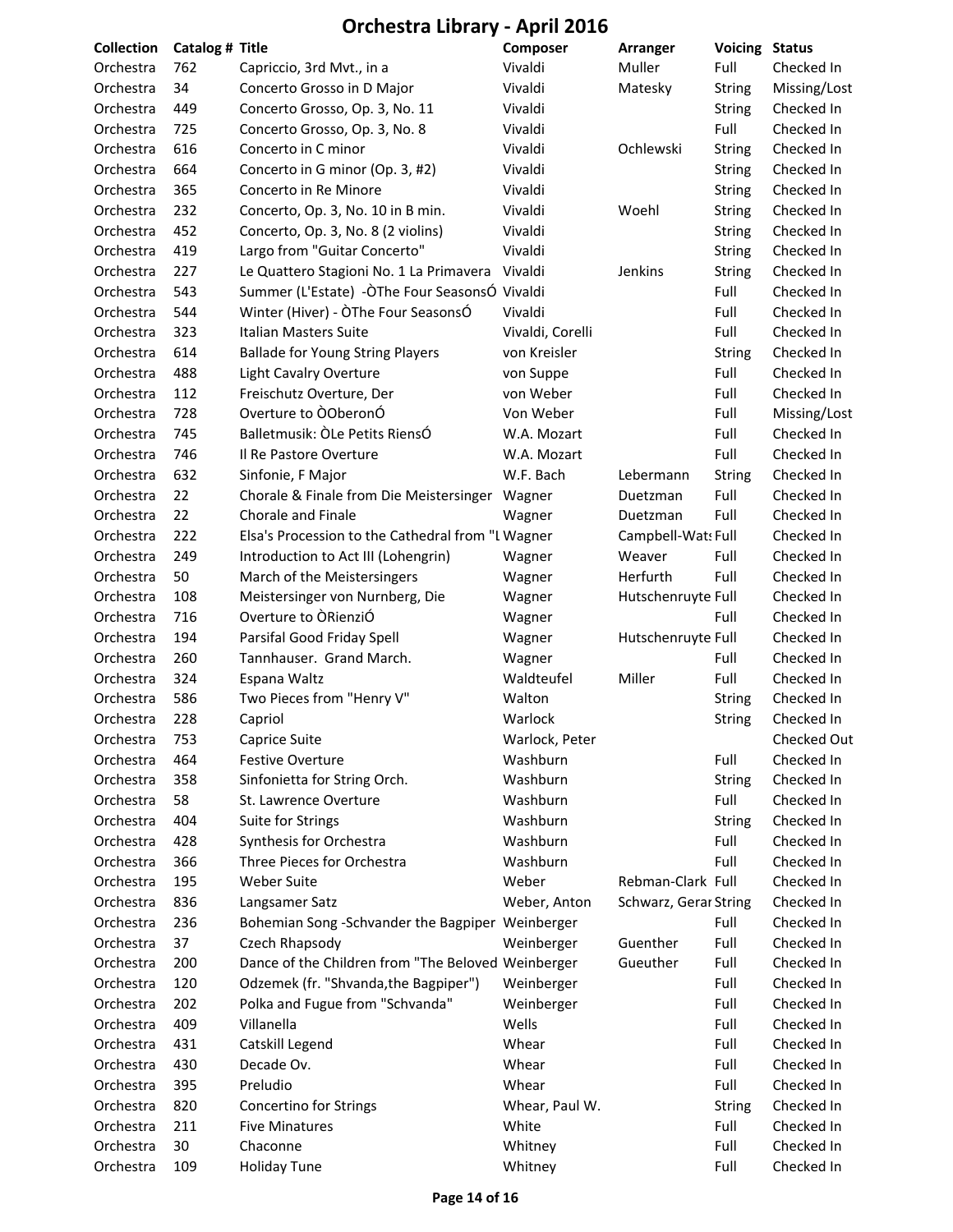| <b>Collection</b>      | Catalog # Title |                                                           | Composer                       | Arranger             | <b>Voicing Status</b> |                              |
|------------------------|-----------------|-----------------------------------------------------------|--------------------------------|----------------------|-----------------------|------------------------------|
| Orchestra              | 271             | Rhythm Ride                                               | Whitney                        |                      | Full                  | Checked In                   |
| Orchestra              | 31              | Silhouette                                                | Whitney                        |                      | Full                  | Checked In                   |
| Orchestra              | 106             | <b>Toy Train</b>                                          | Whitney                        |                      | Full                  | Checked In                   |
| Orchestra              | 119             | Variations on a Theme by Handel                           | Whitney                        |                      | Full                  | Checked In                   |
| Orchestra              | 781             | Christmas Bows                                            | Wieloszynski                   |                      | <b>String</b>         | Checked In                   |
| Orchestra              | 775             | Dona Nobis Pacem                                          | Wieloszynski                   |                      | <b>String</b>         | Checked In                   |
| Orchestra              | 729             | Concerto #2                                               | Wieniawski                     |                      | Full                  | Checked In                   |
| Orchestra              | 557             | <b>Star Wars Medley</b>                                   | Williams                       | <b>Burden</b>        | Full                  | Checked In                   |
| Orchestra              | 128             | Symphony for Young People                                 | Williams                       |                      | <b>String</b>         | Checked In                   |
| Orchestra              | 843             | Star Wars: Episode II Attack of the Clones Williams, John |                                | Brubaker, Jerry Full |                       | Checked In                   |
| Orchestra              | 646             | Dolce Far Niente-The Unsinkable Molly                     | Willson                        | Gordon               | <b>String</b>         | Checked In                   |
| Orchestra              | 137             | <b>Balkan Suite</b>                                       | Wilson                         |                      | Full                  | Checked In                   |
| Orchestra              | 806             | <b>Shortcut Home</b>                                      | Wilson                         |                      | Full                  | Checked In                   |
| Orchestra              | 156             | Follow My Leader                                          | Woodhouse                      |                      | Full                  | Checked In                   |
| Orchestra              | 206             | <b>Spring Tide</b>                                        | Woodhouse                      |                      | Full                  | Checked In                   |
| Orchestra              | 829             | April                                                     | Woolstenhulme, Jeremy          |                      | <b>String</b>         | Checked In                   |
| Orchestra              | 422             | All About Mice                                            | Yannatos                       |                      | Full                  | Checked In                   |
| Orchestra              | 114             | <b>Summer Love</b>                                        | Young                          | Matesky              | Full                  | Checked In                   |
| Orchestra              | 824             | Dark Knight                                               | Zimmer, Hans and Lopez, Victor |                      | Full                  | Checked In                   |
| Orchestra              | 844             | A Yuletime String Album                                   |                                | Balent, Andy         | <b>String</b>         | Checked In                   |
| Orchestra              | 599             | <b>Barry Manilow Selections</b>                           |                                | Lowden               | Full                  | Checked In                   |
| Orchestra              | 620             | Eight Short Pieces: Assembly Music                        |                                | Benoy                | Full                  | Checked In                   |
| Orchestra              | 33              | <b>Folk Fantasy</b>                                       |                                | Harris               | Full                  | Checked In                   |
| Orchestra              | 337             | Londonderry Air                                           |                                | Sisson               | Full                  | Checked In                   |
| Orchestra              | 552             | Rakoczy March (Hungarian)                                 |                                | Page                 | Full                  | Missing/Lost                 |
| Orchestra              | 370             | Six Christmas Carols                                      |                                | Bergman              | <b>String</b>         | Checked In                   |
| Orchestra              | 705             | <b>Star Spangled Banner</b>                               |                                | Davis                | Full                  | Checked In                   |
| Orchestra              | 563             | Take Me Back to My Boots and Saddle                       |                                | Isaac                | Full                  | Checked In                   |
| Orchestra              | 107             | Three 17th Century Dutch Tunes                            |                                | Kindler              | Full                  | Checked In                   |
| Orchestra              | 565             | <b>Tschaikovsky Suite</b>                                 |                                | Clark                | Full                  | Missing/Lost                 |
| Orchestra              | 668             | Wabash Cannonball                                         |                                | McLeod               | Full                  | Checked In                   |
| Orchestra              | 821             |                                                           |                                |                      |                       | Missing/Lost                 |
| Orchestra              | 830             |                                                           |                                |                      |                       | Missing/Lost                 |
|                        | $\mathbf{1}$    |                                                           |                                |                      |                       | Missing/Lost                 |
| Orchestra              |                 |                                                           |                                |                      |                       |                              |
| Orchestra<br>Orchestra | 10              |                                                           |                                |                      |                       | Missing/Lost                 |
| Orchestra              | 35              |                                                           |                                |                      |                       | Missing/Lost<br>Missing/Lost |
|                        | 49              |                                                           |                                |                      |                       |                              |
| Orchestra              | 74              |                                                           |                                |                      |                       | Missing/Lost                 |
| Orchestra              | 83              |                                                           |                                |                      |                       | Missing/Lost<br>Missing/Lost |
| Orchestra              | 96              |                                                           |                                |                      |                       |                              |
| Orchestra              | 127             |                                                           |                                |                      |                       | Missing/Lost                 |
| Orchestra              | 143             |                                                           |                                |                      |                       | Missing/Lost                 |
| Orchestra              | 214             |                                                           |                                |                      |                       | Missing/Lost                 |
| Orchestra              | 217             |                                                           |                                |                      |                       | Missing/Lost                 |
| Orchestra              | 226             |                                                           |                                |                      |                       | Missing/Lost                 |
| Orchestra              | 241             |                                                           |                                |                      |                       | Missing/Lost                 |
| Orchestra              | 252             |                                                           |                                |                      |                       | Missing/Lost                 |
| Orchestra              | 277             |                                                           |                                |                      |                       | Missing/Lost                 |
| Orchestra              | 290             |                                                           |                                |                      |                       | Missing/Lost                 |
| Orchestra              | 304             |                                                           |                                |                      |                       | Missing/Lost                 |
| Orchestra              | 307             |                                                           |                                |                      |                       | Missing/Lost                 |
| Orchestra              | 311             |                                                           |                                |                      |                       | Missing/Lost                 |
| Orchestra              | 315             |                                                           |                                |                      |                       | Missing/Lost                 |
| Orchestra              | 330             |                                                           |                                |                      |                       | Missing/Lost                 |
| Orchestra              | 331             |                                                           |                                |                      |                       | Missing/Lost                 |